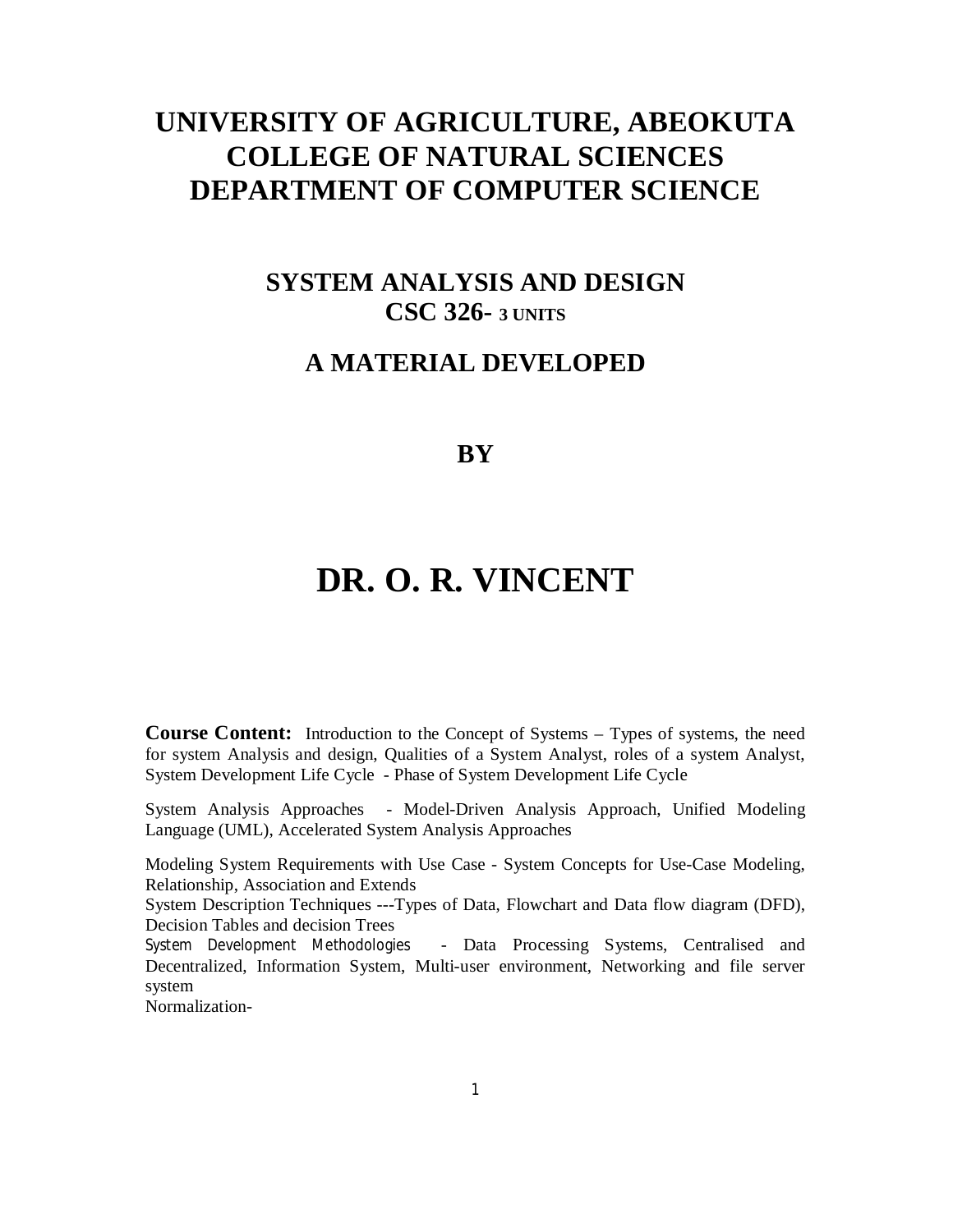# **SYSTEM ANALYSIS AND DESIGN- (CSC 326)**

#### **1.0 INTRODUCTION**

Systems are created to solve problems. One can think of the systems approach as an organized way of dealing with a problem. System Analysis and design mainly deals with the software development activities. A system is a collection of components that work together to realize some objectives. Basically, there are three major components in every system, namely input, process and output.



In a system the different components are connected with each other and they are interdependent. For example, human body represents a complete natural system. We are also bound by many national systems such as political system, economic system, educational system etc. The objective of the system demand that some output produced as a result of processing the suitable inputs.

#### **Types of Systems**

Information systems are developed for different purposes, depending on the needs of the business. Transaction Processing Systems (TPS) function at the operational level of the organization: Office Automation Systems (OAS) and Knowledge Work System (KWS) support work at the knowledge level. Higher level systems include Management Information Systems (MIS) and Decision Support Systems (DSS). Expert system and apply the expertise of decision makers to solve specific, structured problems. On the strategic level of management, we found the executive support systems (ESS). Group Decision Support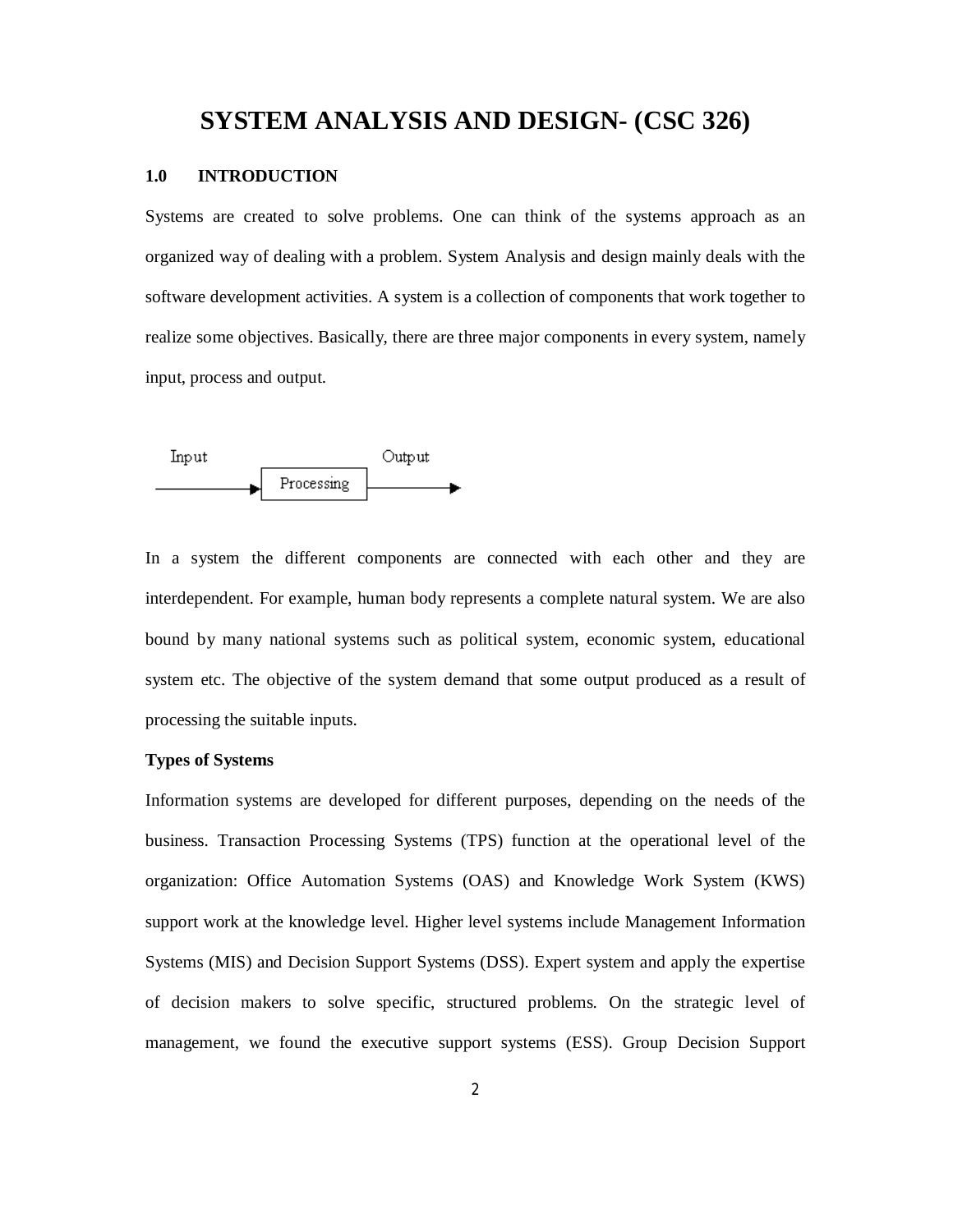Systems (GDSS) and the more generally described computer supported Collaborate Work Systems (CSSWS) aid group-level decision making a of a semi-structured or unstructured varieties. The variety, information system that analysts may develop is shown in figure 1.

#### 1.2 **Need for Systems Analysis and Design**

System analysis and design, as performed by a system analyst, seeks to analyze data input or data flow systematically, processing or transforming data, data storage, and information output within the context it a particular business.

Systems analysis and design is used to analyzed, design and implement improvements in the functioning of businesses that can be accomplished through the use of computerized information systems.

Installing a system without proper planning leads to great dissatisfaction and frequently causes the system to fall into disuse. System analysis and design leads structure to the analysis and design of information systems, a costly endeavour that might otherwise have been done in a haphazard system analysis and design can be thought of as a series of process systematically undertaken to improve a business through the use of computerized information systems. Anyone who interacts with an information system in the context of his or her work in the organization can be called and end user.

#### **1.3 Roles of the System Analyst**

The systems analyst systematically assesses how business function by examining the input and processing of data in the output of information with the intent of improving organizational processes. Many improvements involve better support it business functions through the use of computerized information systems. This definition emphasizes a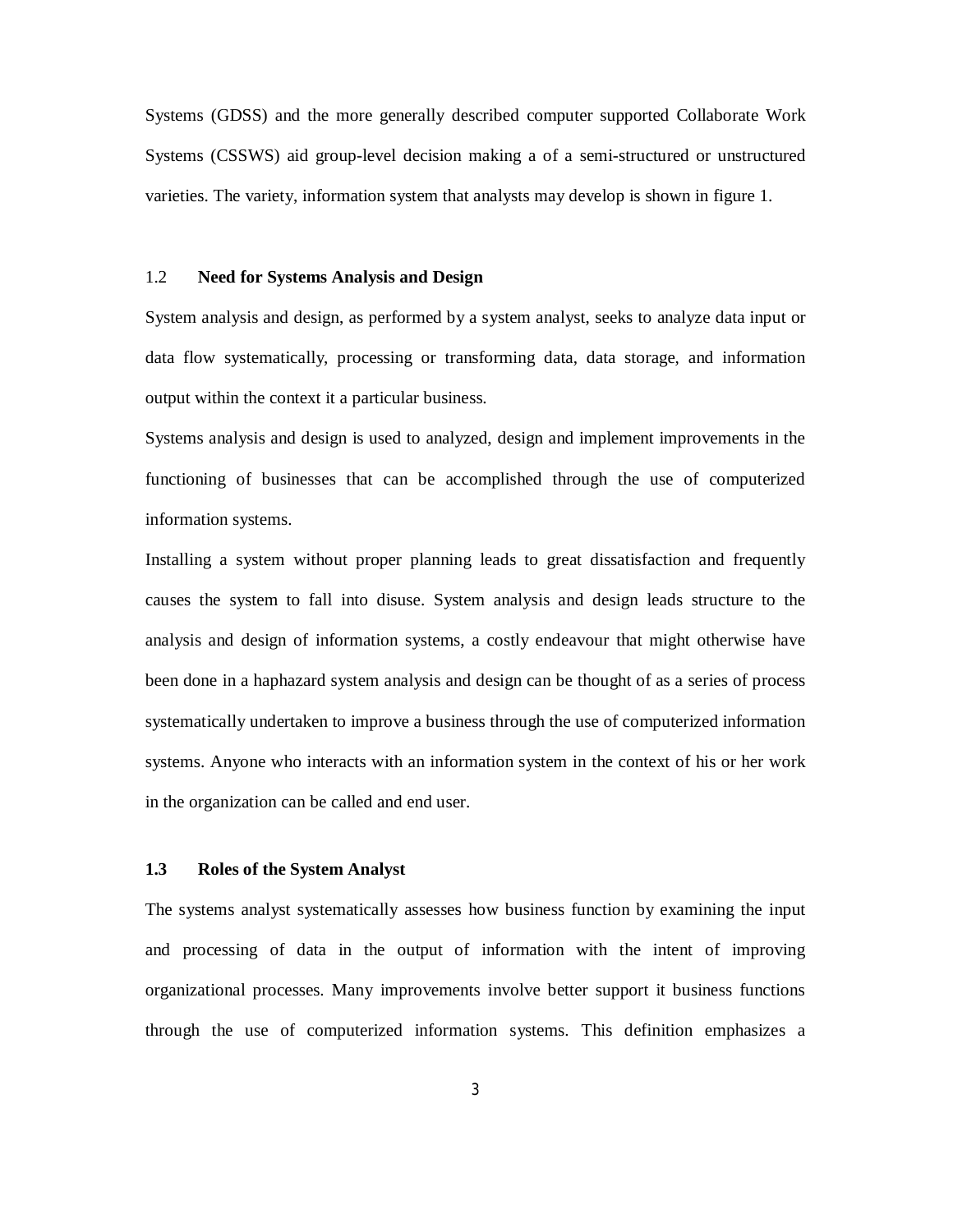systematic, methodical approach to analyzing and potentially improving – what is occurring in the specific context created by a business. The analyst must be able to work with people of all descriptions and be experienced in working with computers. The analyst plays many roles, sometimes balancing several at the same time. The three primary roles of the systems analysts are consultant, supporting expert, and agent of change.

#### **i) Systems Analyst as a Consultant**

The systems analyst frequently acts as a systems consultant to a business and thus may be hired specifically to address information systems issues within a business. Such hiring can be an advantage because outside consultants can bring with them a fresh perspective that other members of an organization do not possess. Though, this may be a disadvantage because the true organizational culture can never be known to an outsider.

As a consultant, you will rely heavily on the systematic methods to analyze and design appropriate information systems for a 1ar business.

**ii) System Analyst As Supporting Expert:** Another role that a system analyst may be required to play is that of supporting expert within a business where he/she is regularly employed in some system capacity. In this role the analyst draws on professional expertise concerning computer hardware and software and their uses in the business. This work is often not a full-blown systems project, but rather it entails a small modification or decision affecting a single department. As the support expert, the system analysts are not managing the project; he is merely serving as a resource person for those who are. If you are a systems analyst employed by a manufacturing company or organization, many of your daily activities may be encompassed by the role.

4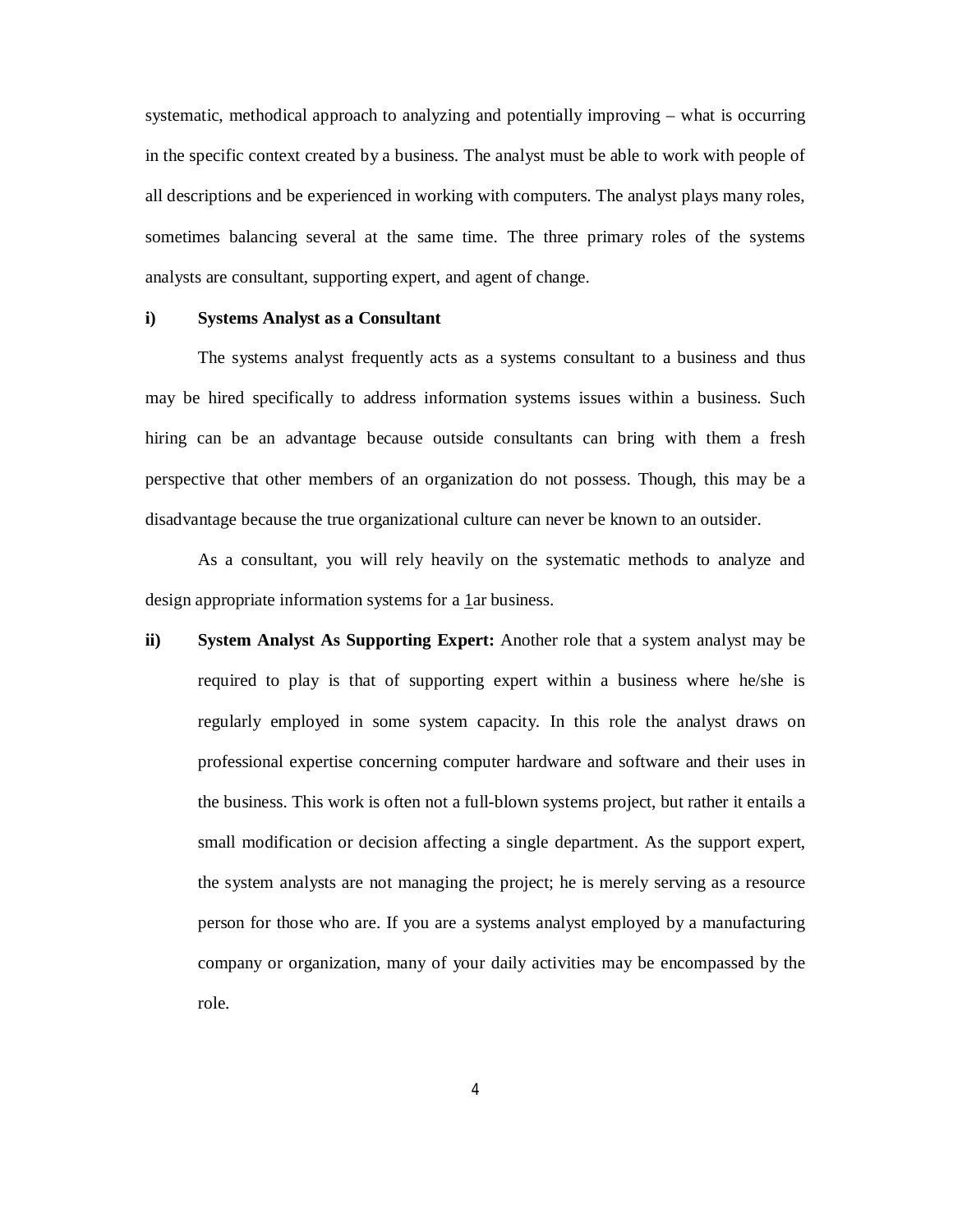**iii) Systems Analyst as Agent of change:** The most comprehensive and responsible role that the analyst takes on is that of agent change, whether internal or external to the business. As an analyst, you are an agent of change whenever you perform any of the activities in the systems development life cycle and are present in the business for an extended period. An agent of change can be defined as a person who serve as a catalyst for change, develops a plan for change, and works with others in facilitating that change.

Your presence in the business changes it. As a systems analyst, this fact must be recognized and should be used as a starting point for your analysis. Hence, you must interact with the users and management from the very beginning of the project: without their help one cannot understand what is happening in an organization and real change cannot take place.

If change (that is, improvement to the business that can be realized through information systems) seems warranted after analysis, the next step is to develop a plan for the change along with the people who must enact the changes. You facilitate change by using your expertise with humans as well as with computers to bring about their integration in a human machine information system.

As an analyst acting as an agent the change, you advocate a 1ar avenue of change involving the use of information systems.

In addition, you teach users the process of change because of the awareness that changes in the information system do not occur independently but can also change the other aspect of the organization as well.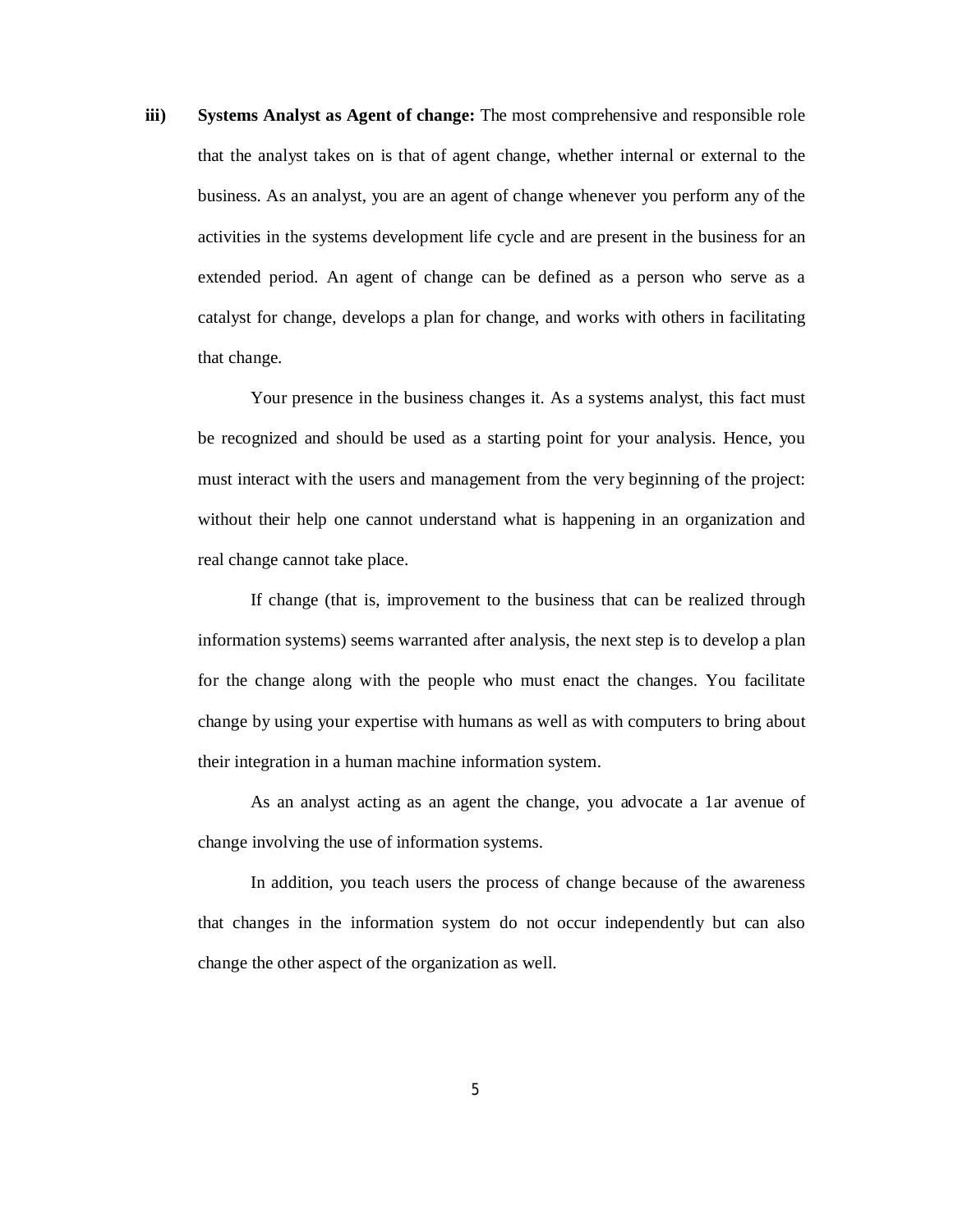#### **1.4 Qualities of the Systems Analyst**

Successful systems analyst must possess a wide range of qualities:

The system analyst is a problem solver, he or she is a person who views the analysis of problem as challenge and who enjoys devising workable solutions. When necessary, the analyst must be able to systematically tackle the situation at hand through skillful application of tools and technique. The analyst must also be a communicator, capable of relating meaningful to other people over extended periods of time. Systems analyst needs enough computer experience to program, understand the capabilities of computers, information requirements from users, and communicate what is needed to programmes.

It is appropriate at this time for you to reflect on the personal and professional ethics you bring to a consulting relationship. Clarify the values that you embrace as you build relationship with users and team members. Self-knowledge can help you to become a better analyst, and code of conduct of professional groups such as the Association for Computing Machinery (ACM) provides a reasonable context for examining your ethical beliefs.

The systems analyst must be self-disciplined, self-motivated individual who is able to manage and coordinate innumerable project resources, including other of people. System analysis is a demanding career but, in compensation, an ever-changing and always challenging one.

# **Week Two lecture Note**

#### 2.0 **SYSTEM DEVELOPMENT LIFE CYCLE**

System development life cycle means combination of various activities. In other words we can say that various activities put together are referred as system development life cycle. In the System Analysis and Design terminology, the system development life cycle means software development life cycle.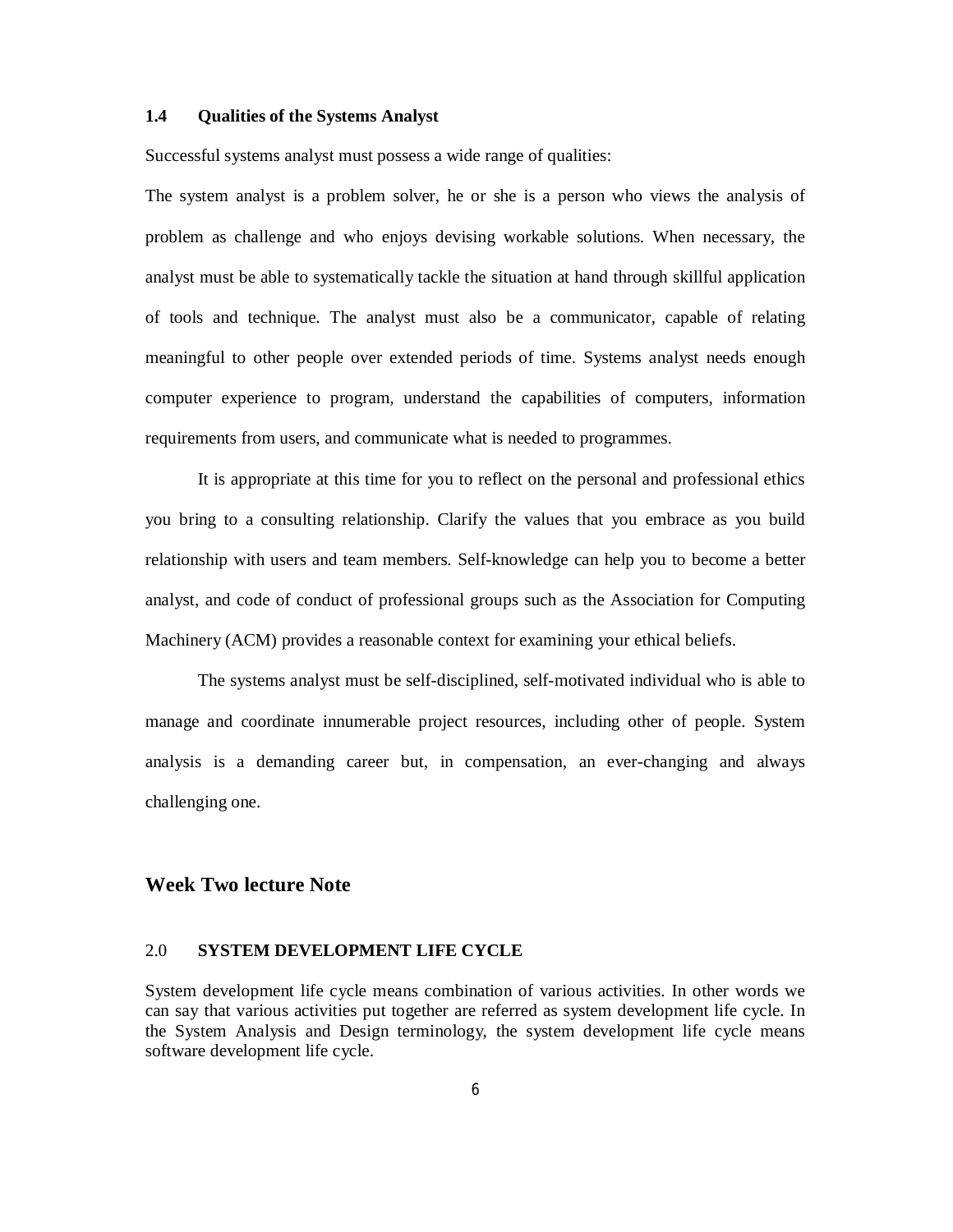Following are the different phases of software development cycle:

- System study
- Feasibility study
- System analysis
- System design
- Coding
- Testing
- Implementation
- Maintenance
- The different phases of software development life cycle is shown in Fig.1.1



Fig. 2.1 Different phases of Software development Life Cycle

# **2.1 PHASES OF SYSTEM DEVELOPMENT LIFE CYCLE**

Let us now describe the different phases and the related activities of system development life cycle in detail.

#### **(a) System Study**

 $\bullet$ 

 $\bullet$ 

System study is the first stage of system development life cycle. This gives a clear picture of what actually the physical system is? In practice, the system study is done in two phases. In the first phase, the preliminary survey of the system is done which helps in identifying the scope of the system. The second phase of the system study is more detailed and in-depth study in which the identification of user's requirement and the limitations and problems of the present system are studied. After completing the system study, a system proposal is prepared by the System Analyst (who studies the system) and placed before the user. The proposed system contains the findings of the present system and recommendations to overcome the limitations and problems of the present system in the light of the user's requirements.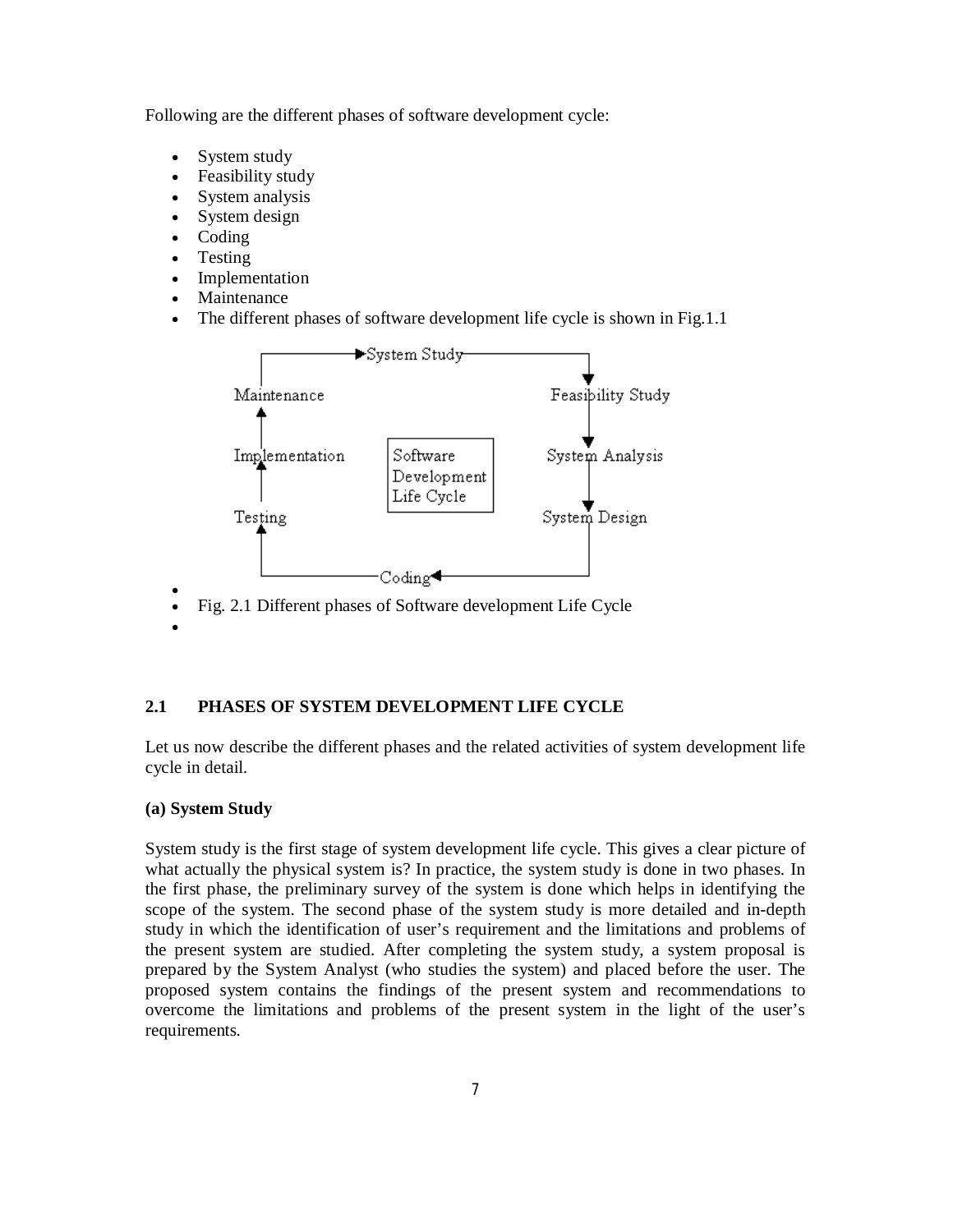To describe the system study phase more analytically, we would say that system study phase passes through the following steps:

- problem identification and project initiation
- background analysis
- inference or findings

# **(b) Feasibility Study**

On the basis of result of the initial study, feasibility study takes place. The feasibility study is basically the test of the proposed system in the light of its workability, meeting user's requirements, effective use of resources and .of course, the cost effectiveness. The main goal of feasibility study is not to solve the problem but to achieve the scope. In the process of feasibility study, the cost and benefits are estimated with greater accuracy.

### **(c) System Analysis**

Assuming that a new system is to be developed, the next phase is system **analysis**. Analysis involved a detailed study of the current system, leading to specifications of a new system. Analysis is a detailed study of various operations performed by a system and their relationships within and outside the system. During analysis, data are collected on the available files, decision points and transactions handled by the present system. Interviews, on-site observation and questionnaire are the tools used for system analysis. Using the following steps it becomes easy to draw the exact boundary of the new system under consideration:

- Keeping in view the problems and new requirements
- Workout the pros and cons including new areas of the system

All procedures, requirements must be analysed and documented in the form of detailed data flow diagrams (DFDs), data dictionary, logical data structures and miniature specifications. System Analysis also includes sub-dividing of complex process involving the entire system, identification of data store and manual processes.

The main points to be discussed in system analysis are:

- Specification of what the new system is to accomplish based on the user requirements.
- Functional hierarchy showing the functions to be performed by the new system and their relationship with each other.
- Function network which are similar to function hierarchy but they highlight the those functions which are common to more than one procedure.
- List of attributes of the entities these are the data items which need to be held about each entity (record)

# **(d) System Design**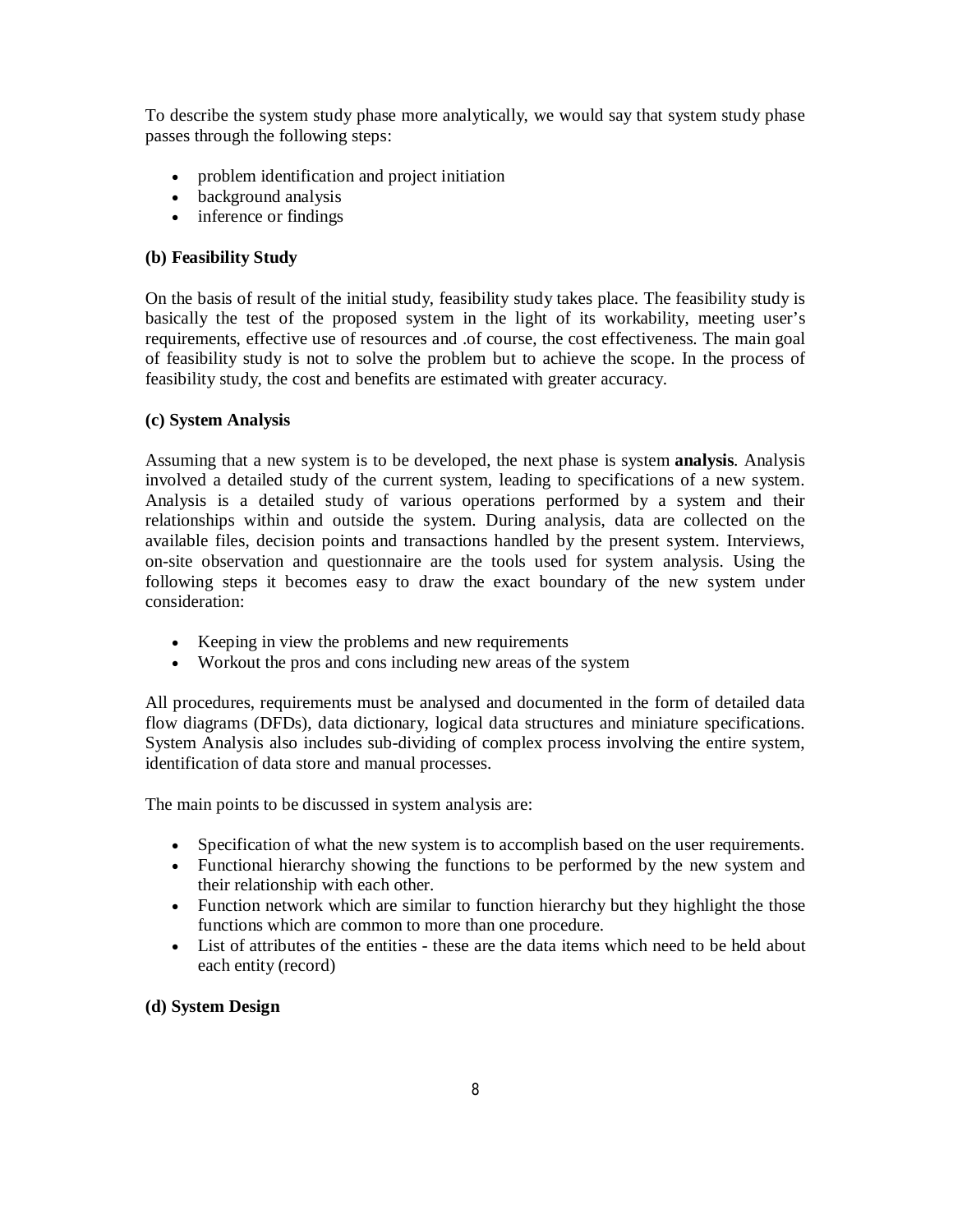Based on the user requirements and the detailed analysis of a new system, the new system must be designed. This is the phase of **system designing**. It is a most crucial phase in the development of a system. Normally, the design proceeds in two stages :

- preliminary or general design
- Structure or detailed design

Preliminary or general design: In the preliminary or general design, the features of the new system are specified. The costs of implementing these features and the benefits to be derived are estimated. If the project is still considered to be feasible, we move to the detailed design stage.

Structure or Detailed design: In the detailed design stage, computer oriented work begins in earnest. At this stage, the design of the system becomes more structured. Structure design is a blue print of a computer system solution to a given problem having the same components and inter-relationship among the same components as the original problem. Input, output and processing specifications are drawn up in detail. In the design stage, the programming language and the platform in which the new system will run are also decided.

There are several tools and techniques used for designing. These tools and techniques are:

- Flowchart
- Data flow diagram (DFDs)
- Data dictionary
- Structured English
- Decision table
- Decision tree

Each of the above tools for designing will be discussed in detailed in the next lesson.

#### **(e) Coding**

After designing the new system, the whole system is required to be converted into computer understanding language. **Coding** the new system into computer programming language does this. It is an important stage where the defined procedure are transformed into control specifications by the help of a computer language. This is also called the programming phase in which the programmer converts the program specifications into computer instructions, which we refer as **programs**. The programs coordinate the data movements and control the entire process in a system.

It is generally felt that the programs must be modular in nature. This helps in fast development, maintenance and future change, if required.

# **(f) Testing**

Before actually implementing the new system into operations, a test run of the system is done removing all the bugs, if any. It is an important phase of a successful system. After codifying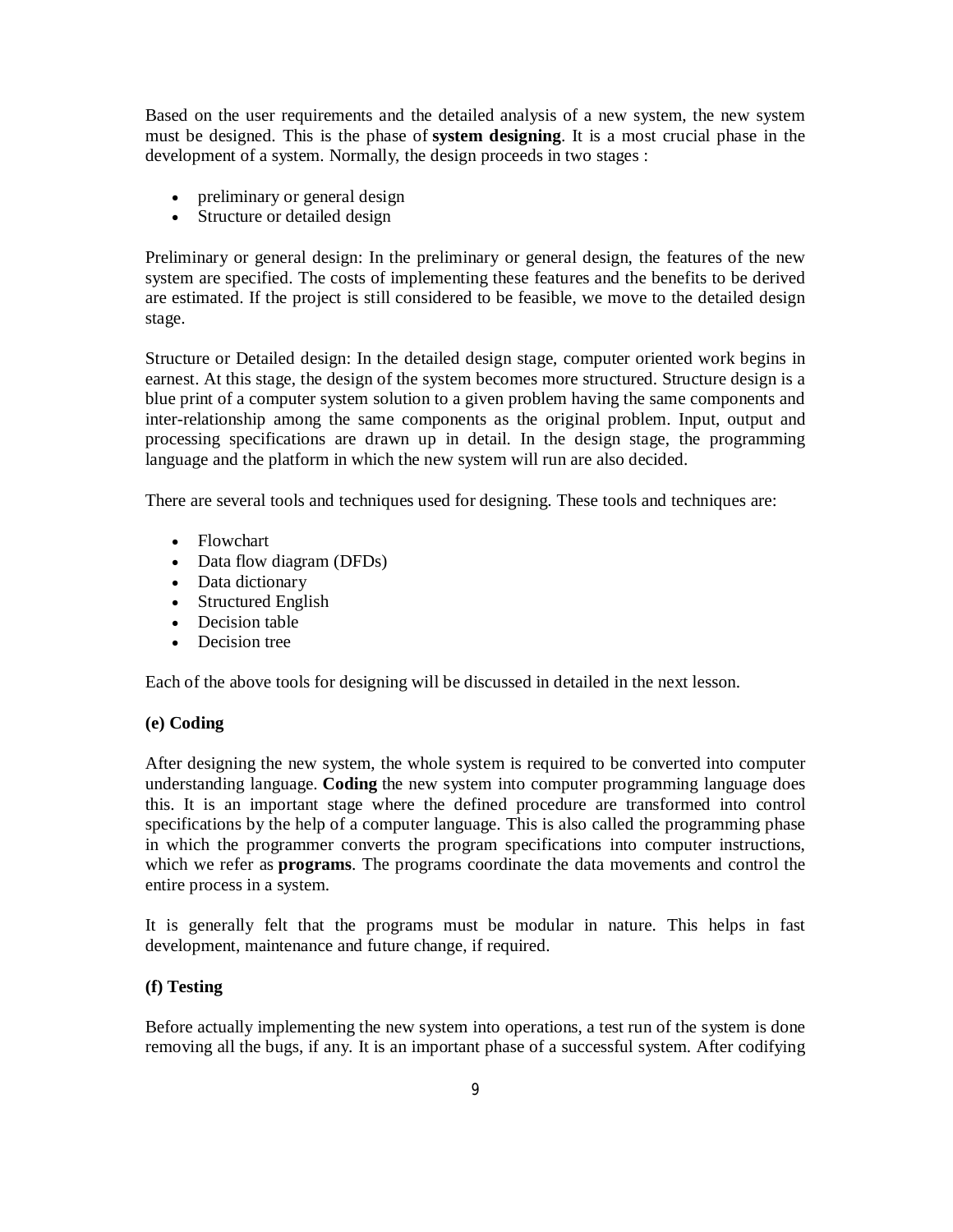the whole programs of the system, a test plan should be developed and run on a given set of test data. The output of the test run should match the expected results.

Using the test data following test run are carried out:

- Unit test
- System test

Unit test: When the programs have been coded and compiled and brought to working conditions, they must be individually tested with the prepared test data. Any undesirable happening must be noted and debugged (error corrections).

System Test: After carrying out the unit test for each of the programs of the system and when errors are removed, then system test is done. At this stage the test is done on actual data. The complete system is executed on the actual data. At each stage of the execution, the results or output of the system is analysed. During the result analysis, it may be found that the outputs are not matching the expected out of the system. In such case, the errors in the particular programs are identified and are fixed and further tested for the expected output.

When it is ensured that the system is running error-free, the users are called with their own actual data so that the system could be shown running as per their requirements.

#### **(g) Implementation**

After having the user acceptance of the new system developed, the implementation phase begins. Implementation is the stage of a project during which theory is turned into practice. During this phase, all the programs of the system are loaded onto the user's computer. After loading the system, training of the users starts. Main topics of such type of training are:

- How to execute the package
- How to enter the data
- How to process the data (processing details)
- How to take out the reports

After the users are trained about the computerized system, manual working has to shift from manual to computerized working. The following two strategies are followed for running the system:

- i. **Parallel run:** In such run for a certain defined period, both the systems i.e. computerized and manual are executed in parallel. This strategy is helpful because of the following:
	- o Manual results can be compared with the results of the computerized system.
	- o Failure of the computerized system at the early stage, does not affect the working of the organisation, because the manual system continues to work, as it used to do.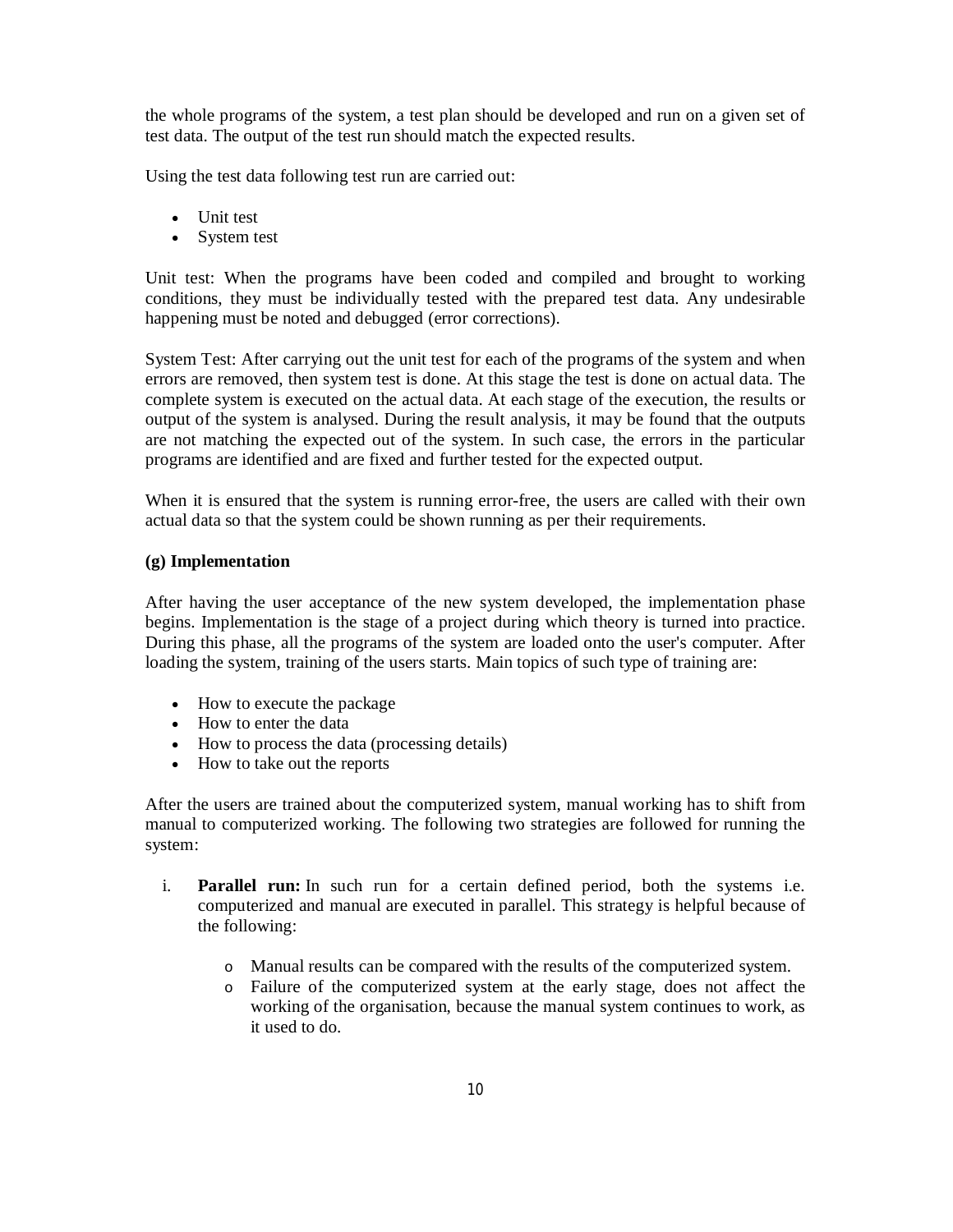i. **Pilot run:** In this type of run, the new system is installed in parts. Some part of the new system is installed first and executed successfully for considerable time period. When the results are found satisfactory then only other parts are implemented. This strategy builds the confidence and the errors are traced easily.

#### **(h) Maintenance**

Maintenance is necessary to eliminate errors in the system during its working life and to tune the system to any variations in its working environment. It has been seen that there are always some errors found in the system that must be noted and corrected. It also means the review of the system from time to time. The review of the system is done for:

- knowing the full capabilities of the system
- knowing the required changes or the additional requirements
- studying the performance

If a major change to a system is needed, a new project may have to be set up to carry out the change. The new project will then proceed through all the above life cycle phases.

# **Week Three Lecture Note**

# **3.0 SYSTEM ANALYSIS APPROACHES**

Fundamentally, system analysis is about problem solving. There are many approaches

to problem solving. Some of these approaches include structured analysis, Information

Engineering (IE) discovery prototyping and object oriented analysis.

Three out of these approaches are referred to as model-driven analysis approach.

These are:

- Structured analysis
- Information Engineering
- Object Oriented

#### **3.1 Model-Driven Analysis Approach**

It also pictures to communicate business problems, requirements and solutions. Examples of familiar models are flow charts, hierarchy charts and organizational charts.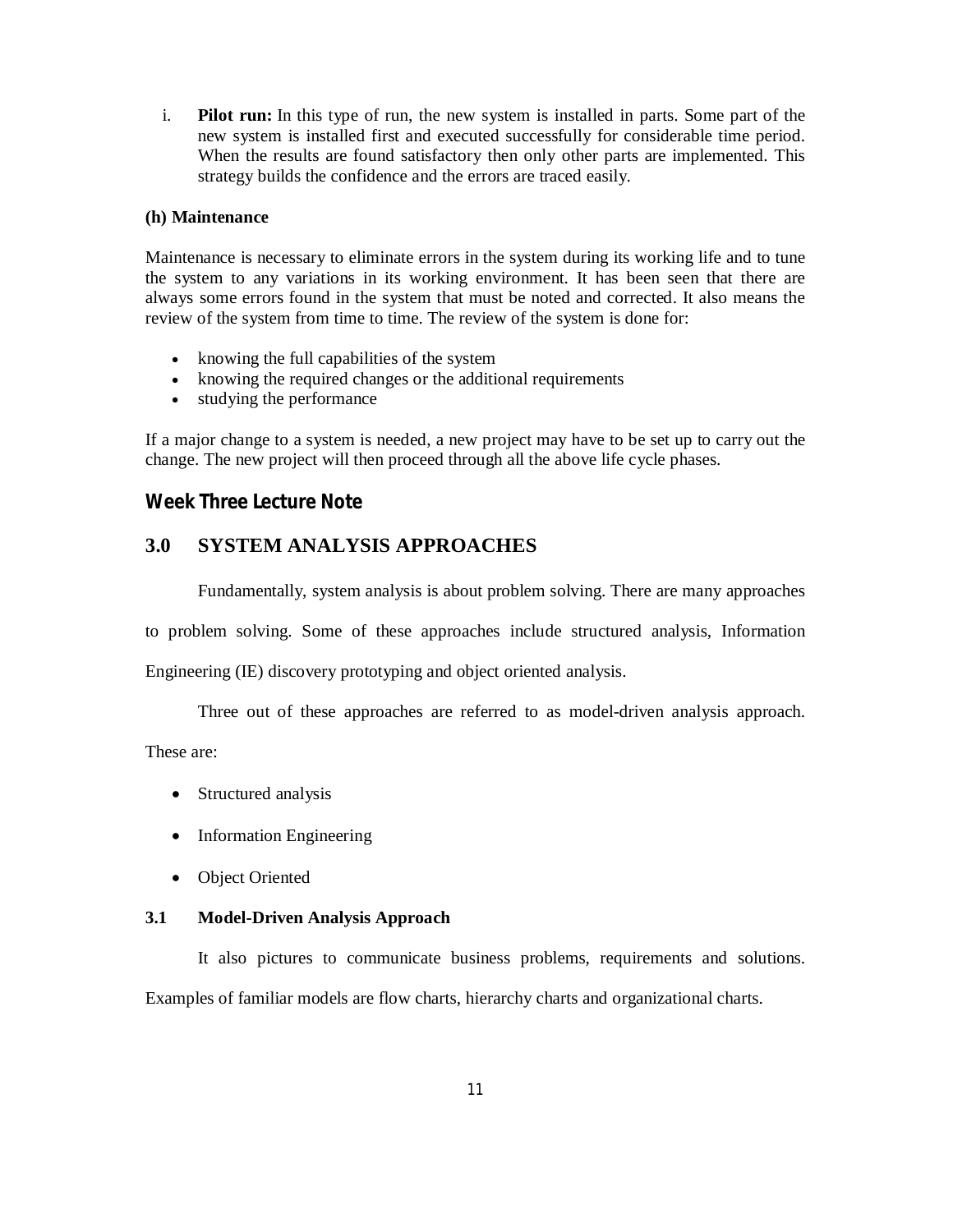Model-Driven Approaches are enhanced by the use of automated tools such as Visio professional. We also have Computer System Engineering (CASE) tools such as system architecture.

### **3.1.1 Structured Analysis**

It's a model-driven, process centered technique used to either analyze an existing system, define business requirements for a new system or both. The models are pictures that illustrate the system's component pieces, processes and their associated inputs, output and files.

Structured Analysis focuses on the flow of data through business and software processes. By process-centered, we mean that the emphasis in this technique is on the process building blocks in the information system framework.

Over the years, the technique has evolved to also model the knowledge (data) and communication building blocks to a secondary emphasis.

Data flow diagrams are used to depict the existing or proposed processes in a system along with their inputs, outputs and files.

#### **3.1.2 Information Engineering (IE)**

It's model-driven and data-centered but it is process-sensitive. It's technique for planning, analyzing and designing information systems.

IE models are pictures that illustrate and synchronize the system's data and process. IE focuses on the structured of stored data in a system. The data models in IE are called entity relationship diagrams.

It is said to be data-centered paradigm because it emphasizes the studying and requirement analysis of knowledge (data) before those of the process and communication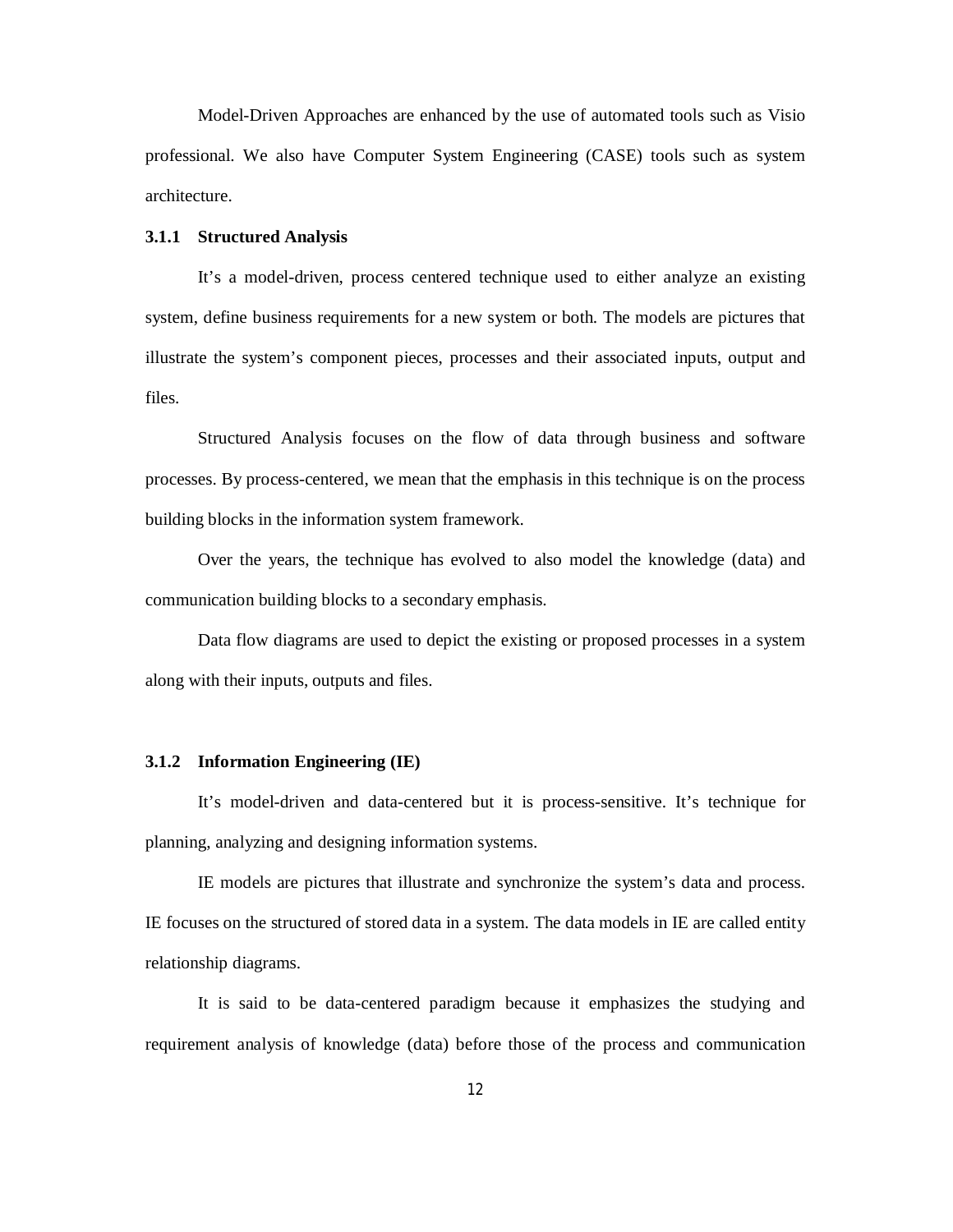requirements. Both IE and Structured-Analysis attempt to synchronize data and process models. These two approaches differ only in the choice of model it draws first.

IE draws data models first while Structured-Analysis draws process models first.

#### **3.1.3 Object Oriented Analysis**

Object is the encapsulation of both data and the methods. The data are called properties that describe a discrete person, object, place, events or things with all of the processes (called methods) that are allowed to use or update the data properties. The only way to access or update the object data is to use the object predefined processes (methods).

In the past, most system development approaches deliberately separated the issues of data from those of processes. Though, object technologies eliminate this artificial separation of data and processes. Instead of specifying the data and processes, they are integrated into constructs called objects. The only way to create, read, update or delete an object data (properties) is through one of its embedded processes (methods).

Object-Oriented Analysis is a model-driven technique that integrates data and processes into constructs called objects. OOA models are pictures that differentiate the system's objects from the objects. The modeling standard for OOA is the Unifier Modeling Language (UML). The UML defines several different types of diagrams that collectively model an information system or application in terms of objects.

# **3.2 Unified Modeling Language (UML)**

UML provides a useful tool set for systems analysis and design. As with any product created with the help of tools, the value of the UML variables in a project depends on the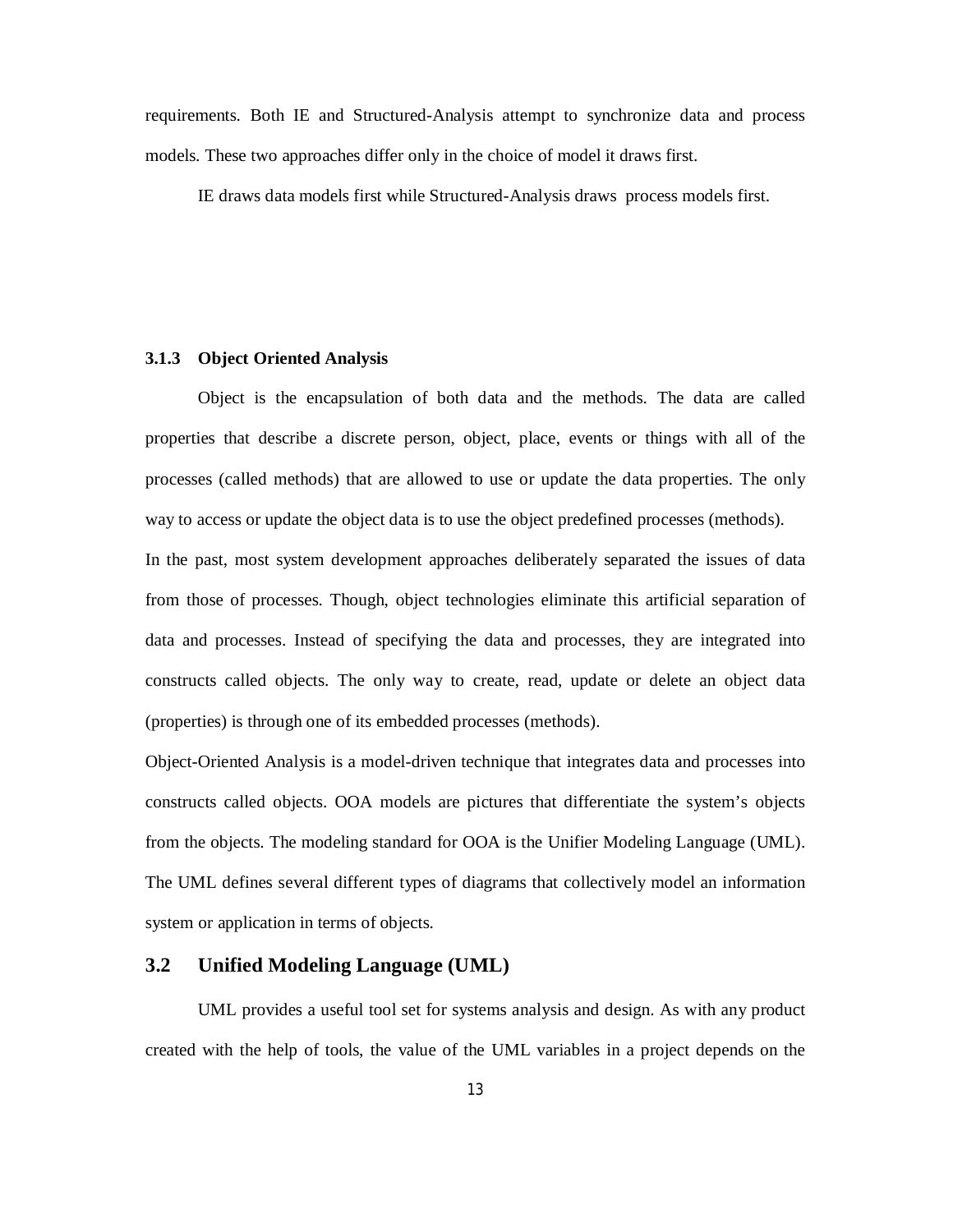expertise with which the systems analyst wields the tools. The analyst will initially use the UML toolset to break down the system requirements into a use case model and an object model. The use case model describes the use cases and actors. The object model describes the objects and object associations and the responsibilities the collaborators, and attributes of the objects.

The put UML to work, the following are important

- 1. you define the use case model
- 2. you define the object model
- 3. use UML to model the system
- 4. Refine UML diagram by deriving their classes and properties.

#### **3.2.1 Importance of using UML for modeling**

UML is a powerful tool that can greatly improve the quality of your systems analysis and design, and it is hoped that the improved practices will eventually translate into higherquality systems. By using UML in an iterative cycle of systems analysis, you can achieve a greater understanding between the business team and the IT team regarding the system requirements and the processes that need to occur within the system to meet those requirements. The first iteration of analysis should be at a very high level to identify the overall system objectives and validate the requirements through use case analysis. Identify the actors and defined the initial use case model are part of this first iteration. Subsequent iterations of analysis further refine the system requirements through the development of use case scenarios, class diagrams, sequence diagrams, state chart diagrams, and so on. Each iteration takes a successively more detailed look at the design of the system are clearly and precisely defined within the UML documents.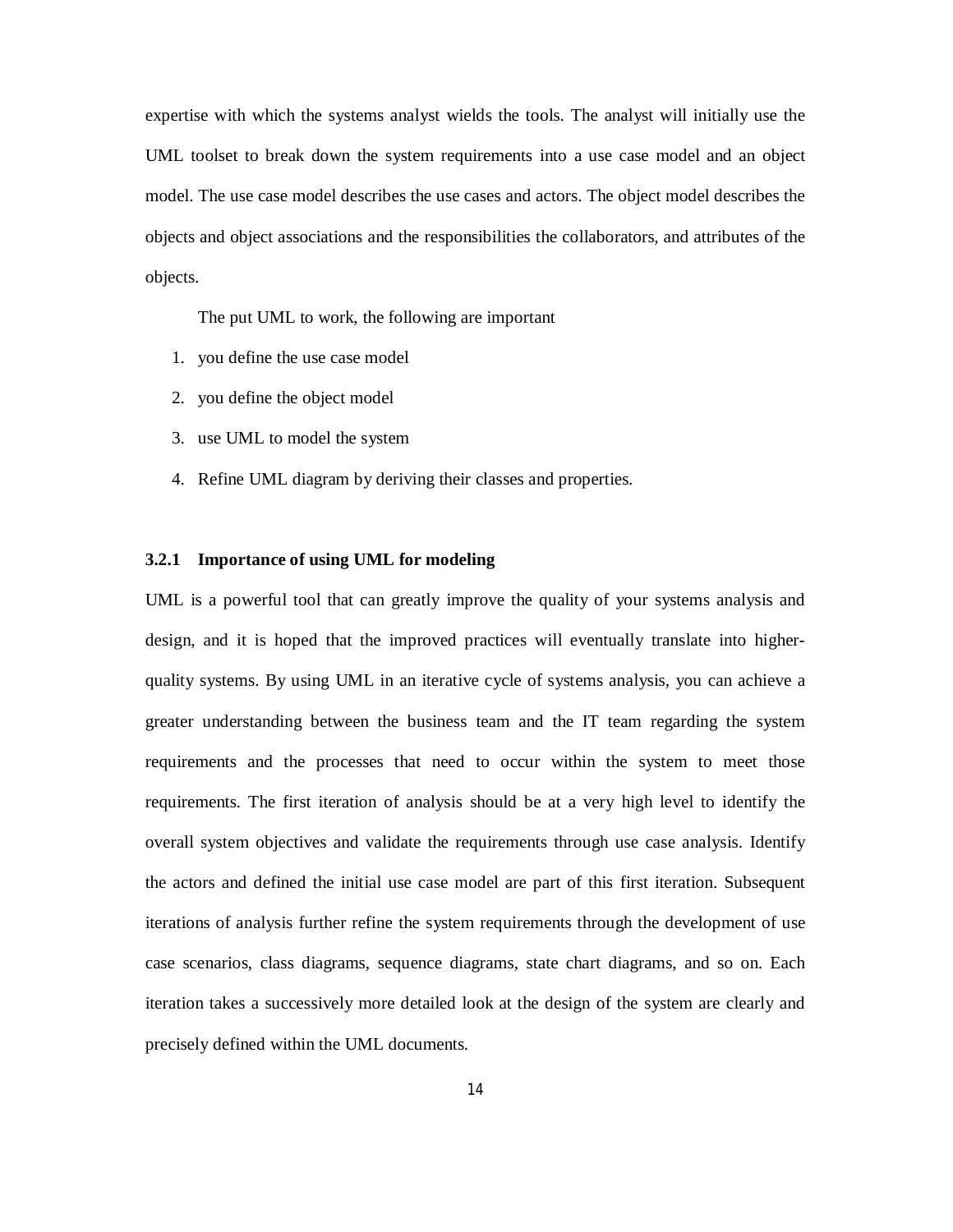Unified Modeling Language (UML) provides a standardized set of tools to document the analysis and design of a software system. UML is fundamentally based on an  $0 - 0$ technique known as use case modeling. A use case model describes what a system does without describing how the system does it. The primary components of UML are called *"things"* structural things are most common; they include classes; interfaces, use cases, and many other elements that provide a way to create models. Structural things allow the user to describe relationships. There is also behavioural 'things' which describes how things work, the group things are used to define boundaries while things permit the analyst to add notes to the diagrams.

A use case model partitions system functionality into behaviours (called use cases) that are significant to the users of the system (called actors).

Relationships are the glue that holds the things together. Structural relationships include dependencies, aggregates, associations and generalization. Behavioural relationships are used in the behavioural diagrams to show communication. The UML diagrams are of two types: structural diagram and behavioural diagram.

# **Week Four Lecture Note**

# **3.3 ACCELERATED SYSTEM ANALYSIS APPROACHES**

Discovery prototyping is an example of ASAA that emphasize the construction of prototypes that identify the business, the users and the managers. Prototypes are incomplete samples of a desired system. By incomplete, we mean that a prototype will not include the error checking, the input data validation, security and processing completeness of a finished application.

#### **DISCOVERY PROTOTYPING**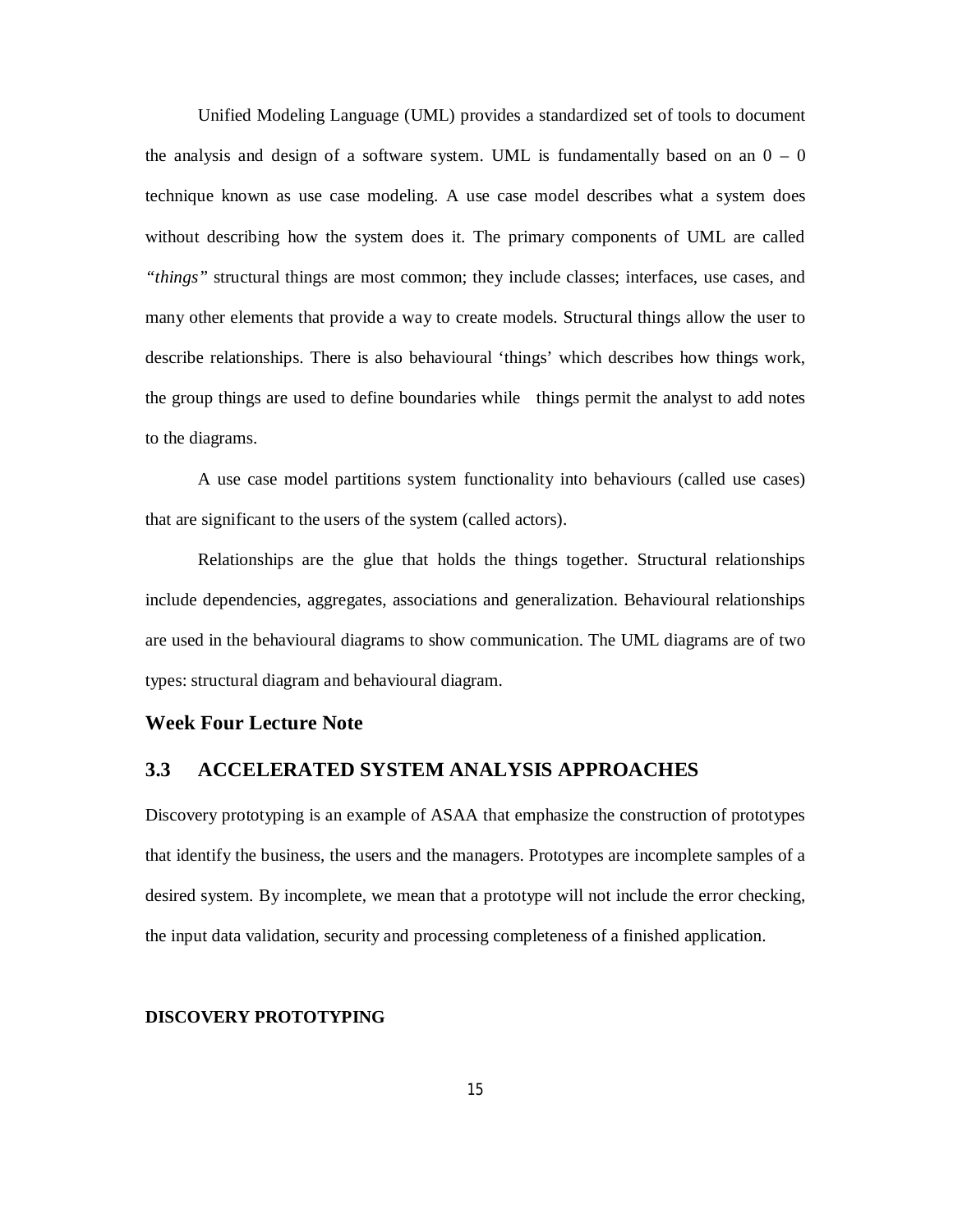It uses rapid development technology to help users discover their business requirements. System Analysts can rapidly create an information system using simpler tools like MICROSOFT ACCESS. The aim is to develop the final new system in a more sophisticated application development tool. While tools like Microsoft Access can indeed accelerate system development, their use in discovery prototyping is fast only because we omit some details in database and application programming required for a complete and secure application.

#### **Requirement Discovery Method**

Requirement Discovery is the process used by system analysis in identifying or extracting system problems with solution requirements from the user community. Both model-driven and accelerated prototype system analysis approaches attempt to express user requirements for the new system either as models or as prototypes. These approaches are dependent on the need to actually identify and manage those requirements.

Furthermore, the requirements for systems are dependent on the analyst ability to discover or the problems and opportunities that exist in the current system. There are different approaches to requirement discovery

- 1. Facts finding techniques
- 2. Joint Requirement Planning
- **Facts finding** is the process of collecting information about system problems, opportunities, solution requirements and priorities. Facts-finding is an essential skill for all systems' analyst. The facts-finding techniques include
	- a) Sampling of existing documentation, reports, forms, files, data bases and memos.
	- b) Research on relevant literature, bench marking of other solutions
	- c) Observation of the current system in action and the work environment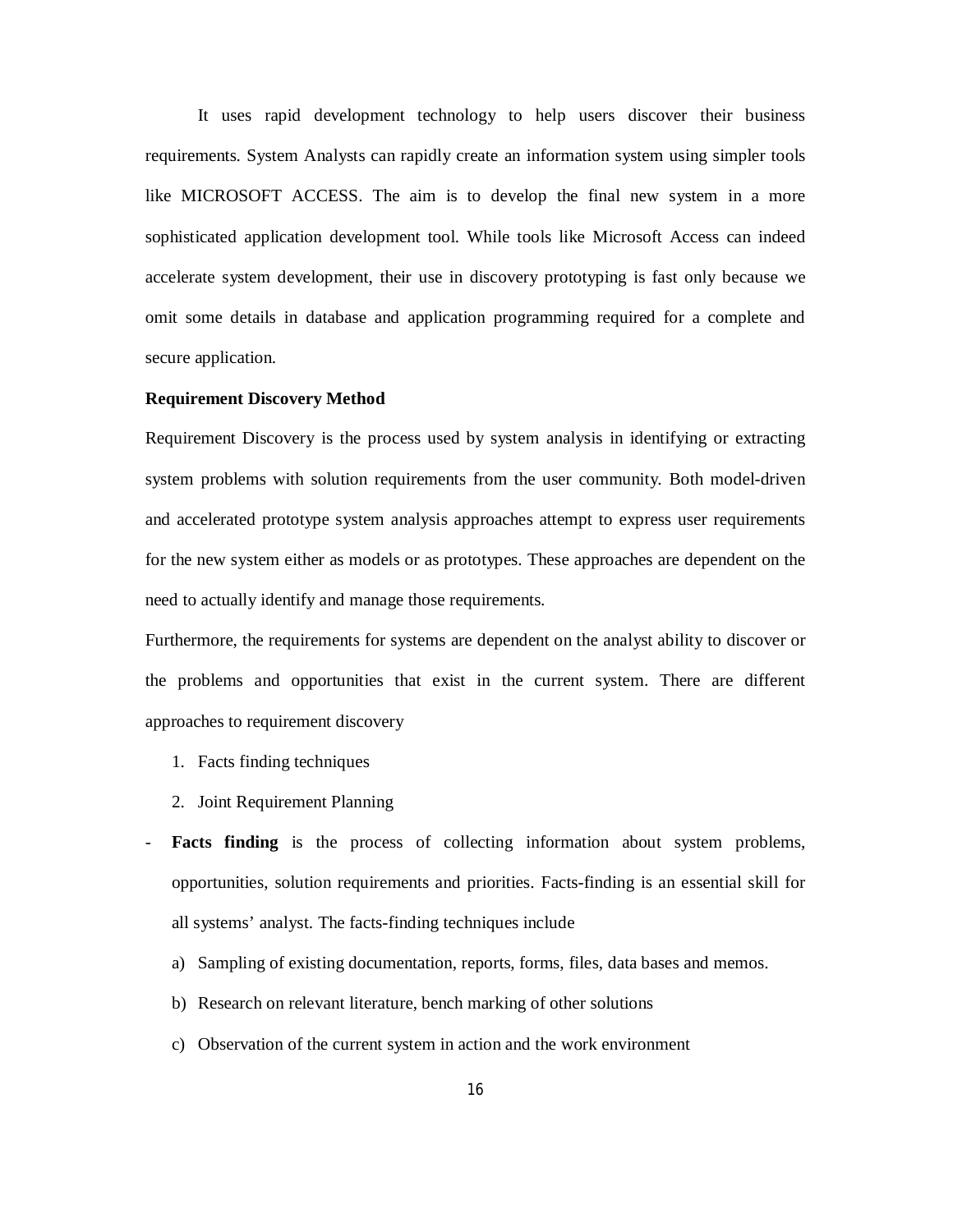- d) Questionnaires and surveys of the management and user community.
- e) Interviews of appropriate managers, users and technical staff

#### - **Joint Requirement Planning (JRP)**

JRP is the use of facilitated workshops to bring together all of the system owners, users and analysts and some system designers and builders to jointly perform system analysis.

#### **3.4 Decision-Analysis Phase**

Given the business requirements for an improved information system, we can address how the new system might be implemented technology. The purpose of this phase is to identify candidate solutions and recommend a target system that will be designed constructed and implemented.

The basic tasks to be performed are

- 1. Identity candidate solution
- 2. Analyze candidate solution
- 3. Compare these candidate solutions
- 4. Update the project plan
- 5. Recommend a system solution

#### **I. Facts-Finding Techniques for Requirements Discovery**

Effective fact-finding techniques are crucial to the report of system projects because to develop such systems, we first must be able to correctly identify, analyze, and understand what the user's requirements are or what the users want the system to do. The process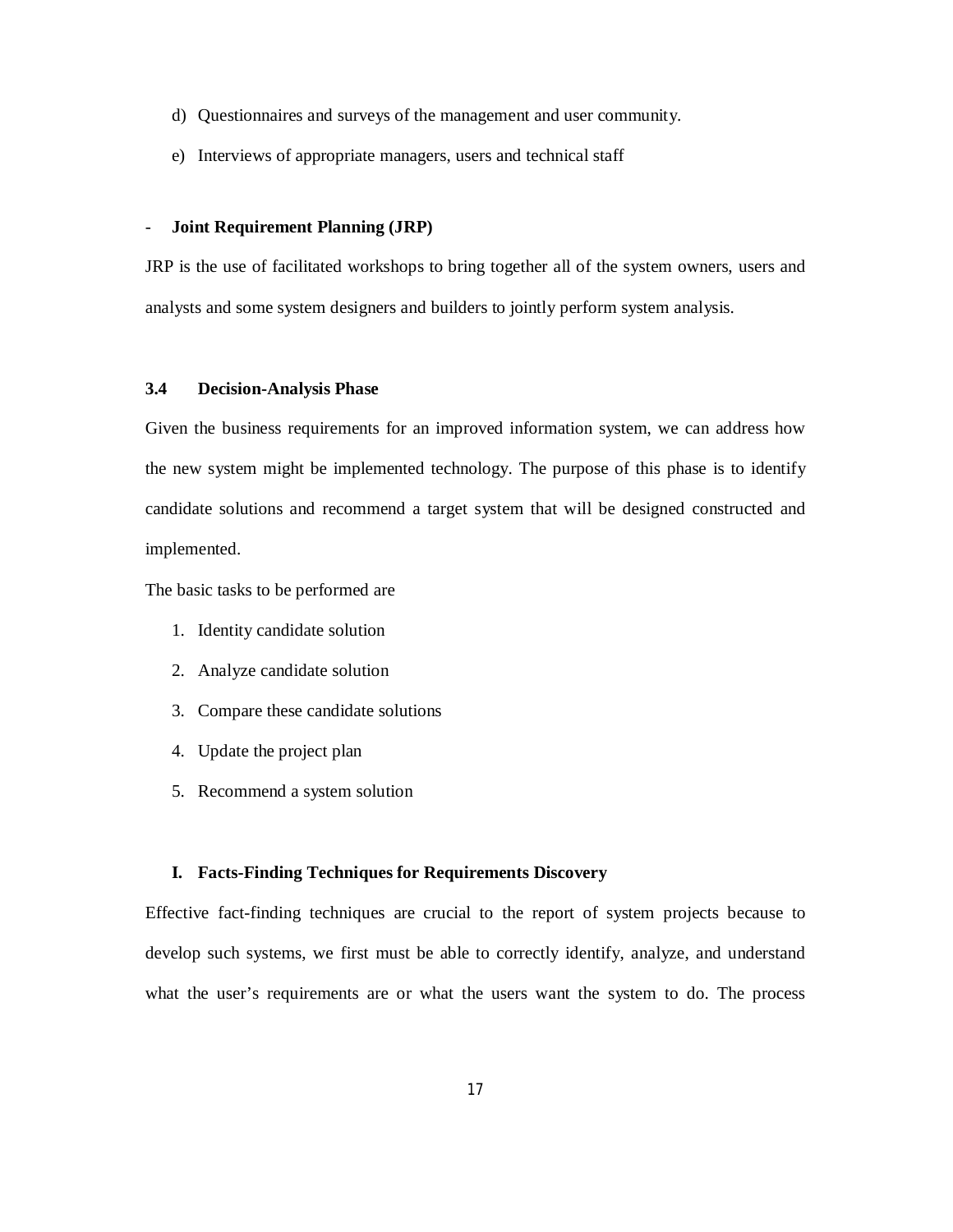techniques that a systems analysts uses to identify, analyze and understand system requirements are referred to as requirement discovery.

One of the best ways to get requirement discovery done is to talk to the people who are directly or indirectly involved in the different parts of the organization affected by the possible system changes: users, managers, funders etc. Another way to find out about the current system is to gather copies of documentation relevant to current systems and business processes.

#### **Interviewing and Listening**

Interviewing is one of the primary ways analysts gather information about an information system project. Early in a project, an analyst may spend a large amount of time interviewing people about their work, the information they use to carry out their work and the types of information processing that might supplement their work. During interviewing, you will gather facts, opinions and speculations and observe body language, emotions and other signs of what people want and how they assess current system. Some of the points to be kept in mind while interviewing are:

- 1. What data to collect?
- 2. On what to gain agreement
- 3. What areas to explore

In order to achieve this, we must have the following guidelines

- 1. Plan the interview- Prepare the interviewee: appointment, priming questions
- Prepare checklist, agenda and questions.
- 2. Listen carefully and take notes (take record of permitted)
- 3. Review notes within 48hrs of interview
- 4. Be neutral.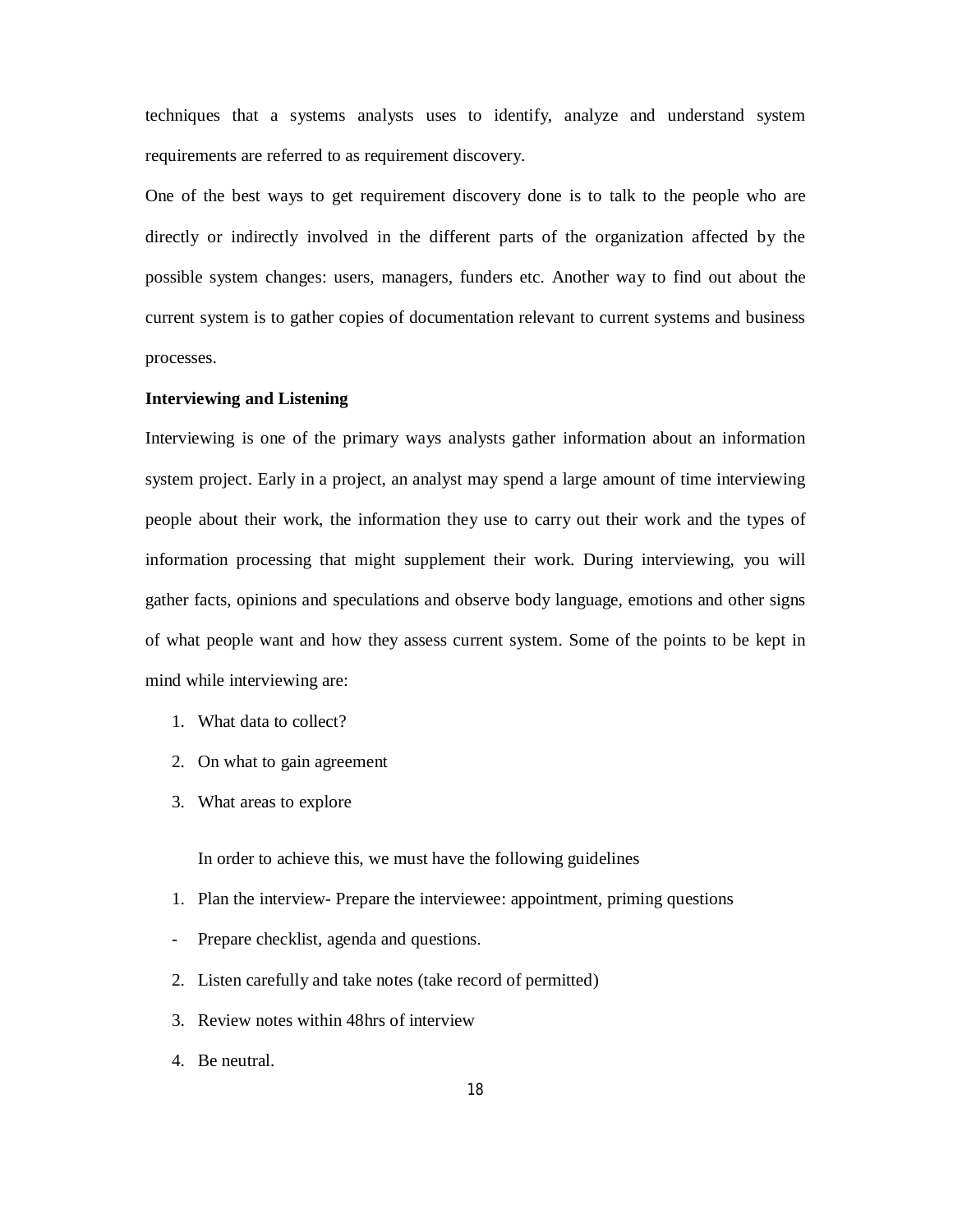#### **II. Crossing Interview Questions**

Open-ended and Closed ended questions to be used must be decided upon. Open-ended questions are usually used to probe for information for which you do not know the precise question to ask.

An example is this: what will you say is the best thing about the info-system you currently use to do your job or list the three most frequently needed data? One advantage of openended questions main interview is that previously unknown information can surface. You can then continue exploring questions along unexpected lines of inquiry to reveal more new information.

Open-ended questions also often put the interviews (a) ease because they are able to respond in their own words using their own structure. Open-ended questions give interview e more of a sense of involvement and control in the interview. A major disadvantage is the length of times it can be take for questions to be answered.

#### **Closed-Ended Questions**

Closed-ended questions provide a range of answers from which the interviewee may choose. The interviewee is to choose only one option. They are (the range)

- a. Having easy access to all of the data you need
- b. The system's response time
- c. The ability to access the system from remote locations.

#### **Interview Guidelines**

- 1. Do not phrase a question in a way that implies a right or wrong answer either with open or closed ended question.
- 2. Listen very carefully to what is being said.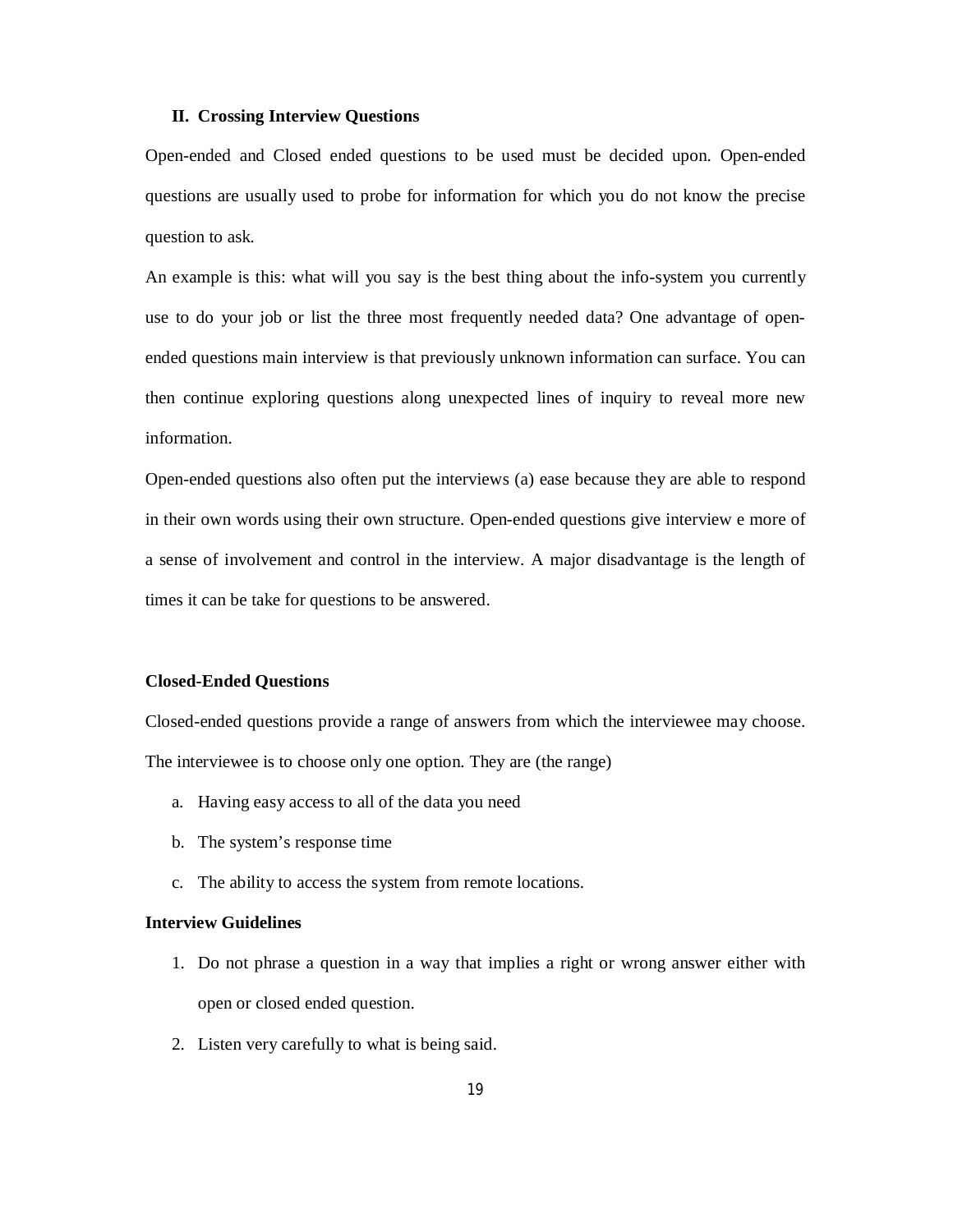- 3. Take careful note or if possible record the interview on a tape recorded (Be sure to ask for permission first. The answers may contain extremely important information for the project. Also, this may be the only chance you have to get information from this particular person.
- 4. Once the interview is over, go back to your office and type up your notes within 48hrs, your memory of the interview will fade quickly. As you organize your note, write down any additional questions that might arise from lapses in your notes or from ambiguous information. Separate facts from your opinion. Make a list of unclear points that need clarification. Finally, make sure you thank the person for his/her time.
- 5. Be careful during the interview not to set expectations about the new or replaced system. Let the respondent know that their ideas will be carefully considered along with what is technically possible but that due to the native nature of the system development process, it is premature to say what the ultimate system will or will not do.
- 6. Seek a variety of perspectives from the interviews. Find out what potential users of the system, users of other systems that might be affected by changes, managers, supervisors, information system staff who have experience with the current system. You want to understand all possible perspectives so that in a lather approval step, you will have information on which to base a recommendation or design decision that all stakeholders can accept.

#### III. **SAMPLING OF EXISTING DOCUMENTARY FORMS AND FILES**

The first document the analysts may wish to seek for is the organization chart. An organization chart serves to identify key individual owners and users for a project of their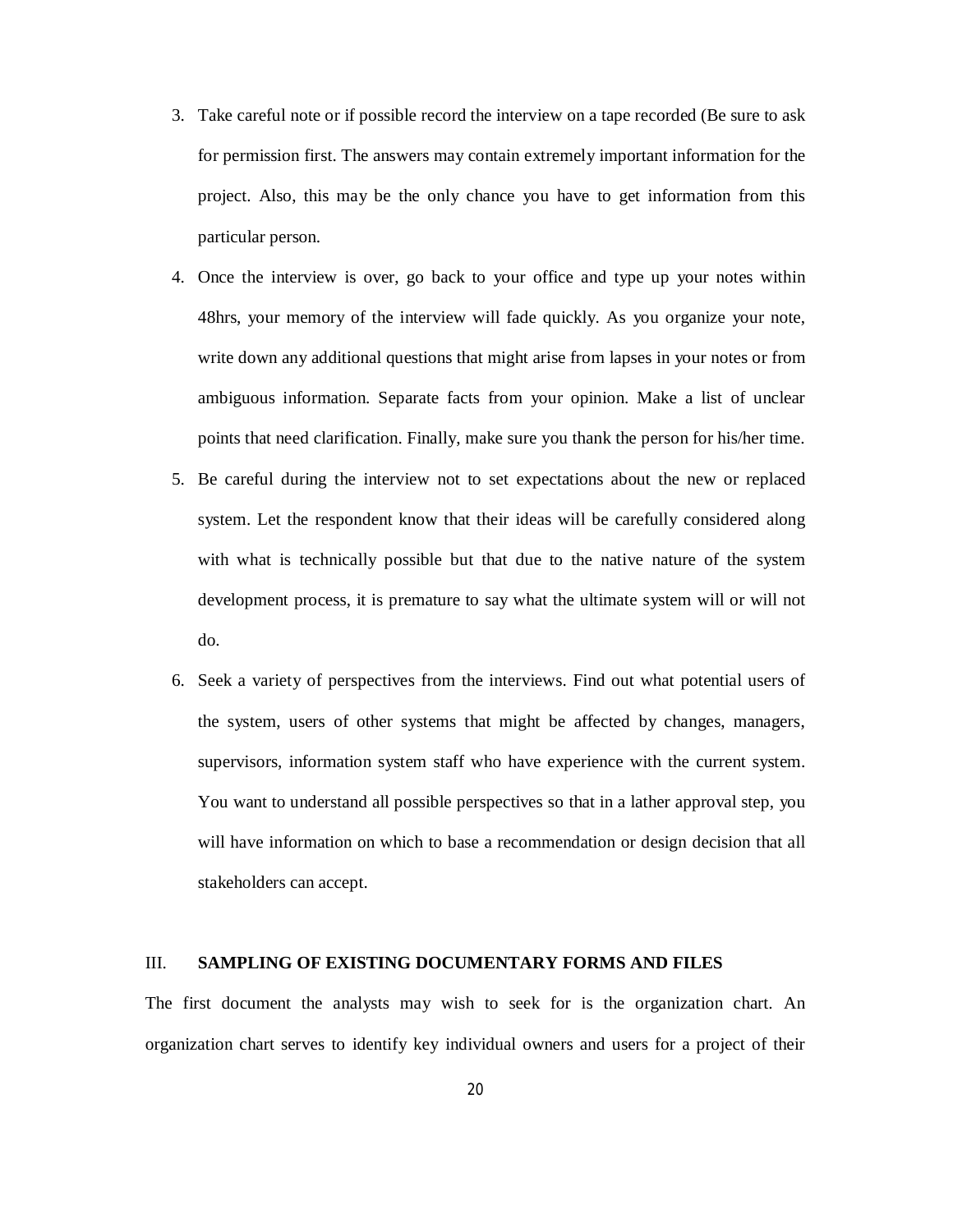reporting relationships. The analyst may also want to trace the history that led to the project. To accomplish this, the analyst should collect and review documents that describe the problem. Also, there are documents that describe the business function being stored or designed. This may include

- 1. The companies mission statement
- 2. Formal objectives for the organization submits
- 3. Samples of manual and computerized database.

#### IV. **RESEARCH AND SITE VISIT**

This technique has to do with researching the problem domain thoroughly, most problems are not completely unique i.e. other people have solved them before us. Computer journals and reference books are a good source of information. Exploring the internet and intranet can provide immeasurable amount of information. It also involves visiting other companies or departments that have addressed similar problems.

#### **V. OBSERVATORY OF THE WORK ENVIRONMENT**

This is an effective fact finding technique where in the systems Analyst either participates in or watches a person perform activities to learn about the system. This technique is often used when the validity of data collected through other methods is in question or when the complexity of certain aspects of the system prevents a clear explanation by the end-users. Observation can be a very useful and beneficial that finding technique provided that you have the ability to observe all aspects of the work being performed by the users and that the work is being performed in the usual manner.

# **Advantages**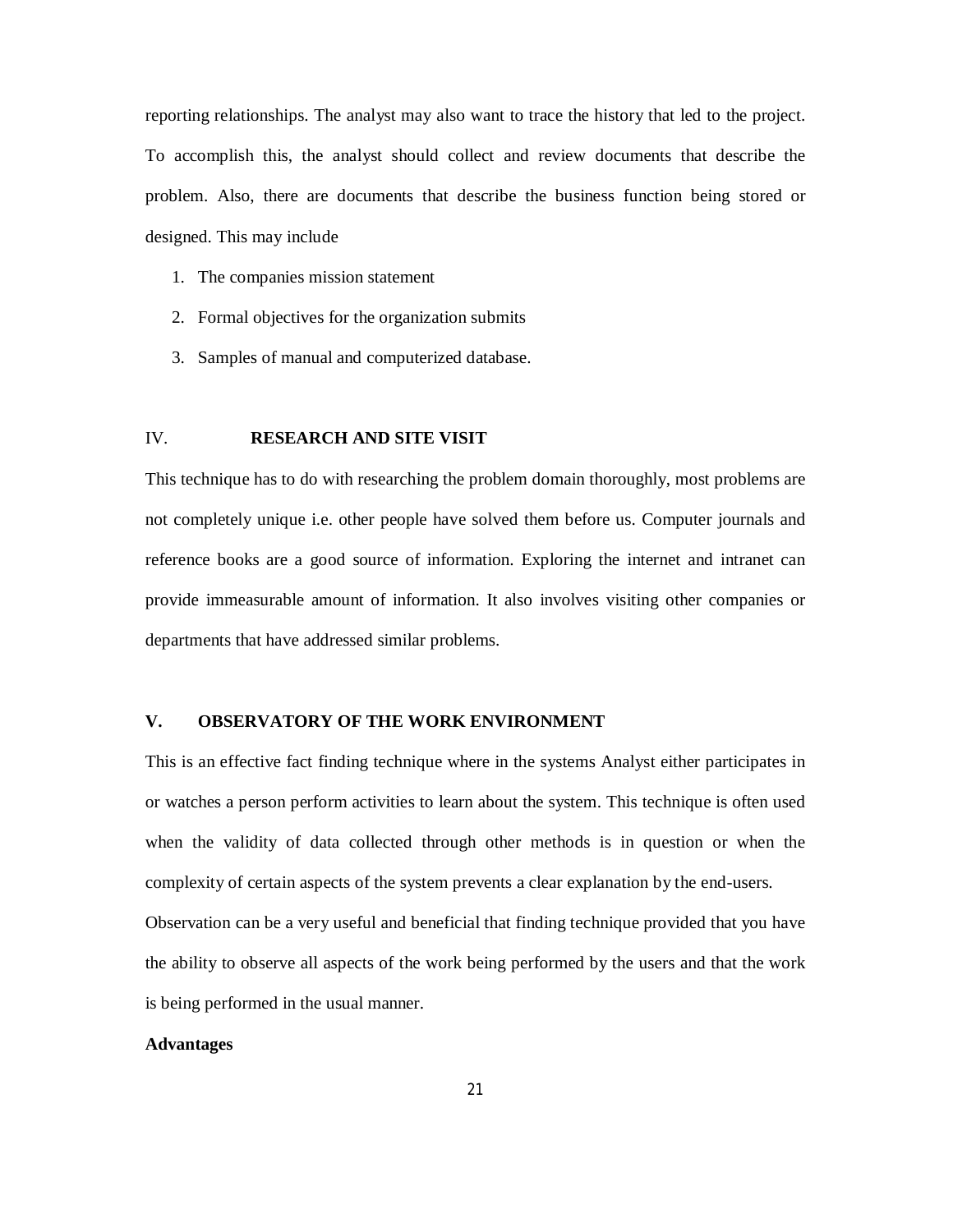- 1. Data gathered by this techniques can be very reliable
- 2. The systems Analysts is able to see exactly what's being done
- 3. Observation is relatively inexpensive compared with other fact finding techniques

Other techniques usually require substantially more employee release time.

# **Disadvantages**

- 1. Because usually people feel uncomfortable when being watched, they may unwittingly perform differently when being observed
- 2. The task being observed are subject to various types of interruption
- 3. Some tasks may not always be performed in the manner in which they are observed by systems Analyst.
- 4. People may let analyst see what they want him to see

#### **Guidelines for Observation**

An analyst should plan to observe a site when there is "typical workload". The following guidelines are keys to observation skills.

- 1. Determine the who, what, where, when, why and how of the observation
- 2. Obtain permission to observe from appropriate supervisors
- 3. Keep a low profile
- 4. Take notes during observations
- 5. Don't interrupt individual at work
- 6. Don't make assumptions.

# **VI. QUESTIONNAIRES**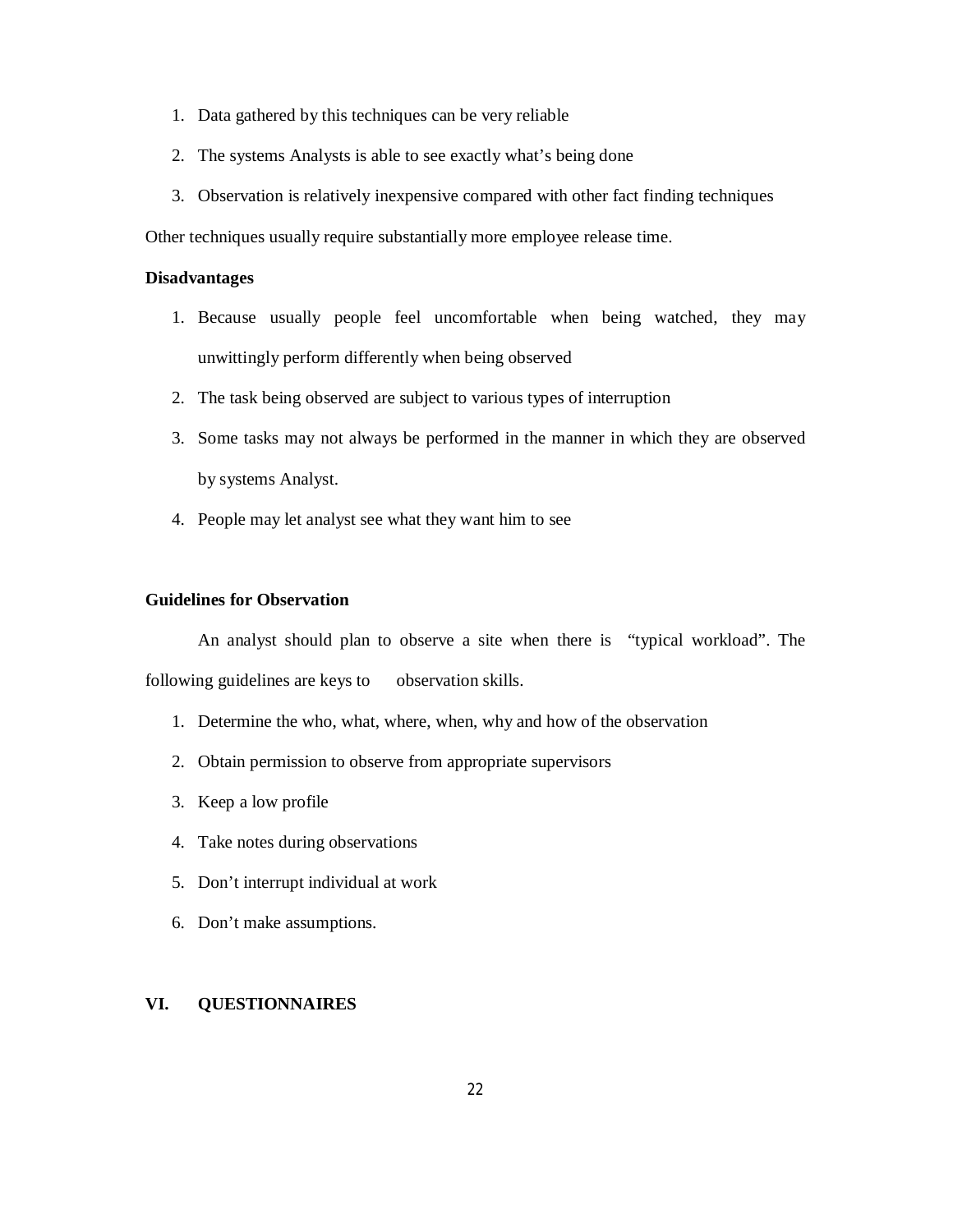These allow the analyst to collect facts from a large number of people while maintaining uniform responses. When dealing with a large audience, no other technique can tabulate the same facts as efficiently.

#### **4.0 MODELING SYSTEM REQUIREMENTS WITH USE CASE**

Capturing and documentary system requirements have proved to be a critical outcome of a successful information system development project. Documentary the requirement from the perspective of the users in a manner that they can understand, promote users' involvements which greatly enhances the probability for the success of the project. One of the primary challenges of vital importance to any information system development team is the ability to elicit the correct and necessary system requirement from the stakeholders and specify them in a manner that's understandable to the stakeholders in other for those requirements to be verified and validated.

The difficulty of specifying requirements, especially functional requirements has played information technology community for long. In the past, we had tools like data models, process models, prototypes and requirement specification that we used but they were hard to understand for any user who wasn't educated in software development practices. USE case modeling has its roots in object oriented modeling. USE case modeling has proved to be a valuable aid in meeting the challenges of determining what a system is required to do from a user and stakeholder's perspective and it's now widely recognized as the best practice for the defining, documenting and understanding information systems functional requirement using USE are modeling facilitates and encourages user involvement which is one of the primary critical success factors for ensuring project success.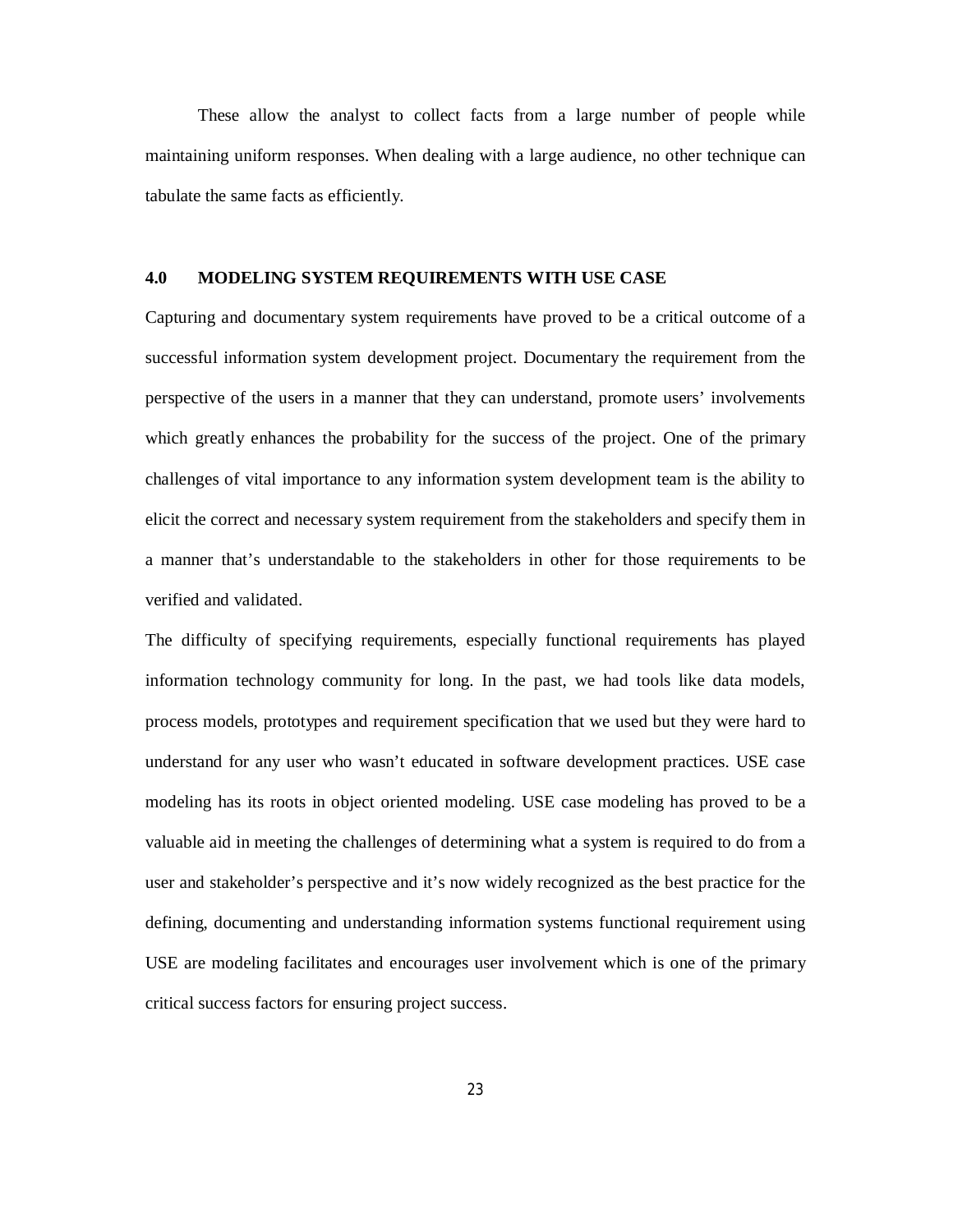#### **4.1 System Concepts for Use-Case Modeling**

There are two primary artifacts involved when performing USE case modeling. The first is the USE CASE diagram which graphically depicts the system to the collection of USE cases, actors (users) and their relationships. This diagram communicates at a high level the scope of the system event that must be processes by the system.

The second artifact is the USE case narrative which describes the details of each business event and how the users interact with the system.



USE case modeling identifies and describes the system function by using a tool called **USE** cases. USE cases describe the system functions from the perspective of external users and in a manner and terminology they understand. In accurately and thoroughly accomplish demands a high level of user involvement and a subject expert who is knowledgeable about the business or system event. USE cases are the results of decomposing the scope o f system functionality into many smaller or statements of system functionality. They are represented graphically by the horizontal ellipse with the name of the USE case appearing above, below or the ellipse. A USE case represents a single goal of the system and describes the sequence of activities and user interactions in trying to accomplish the goal. USE cases are initially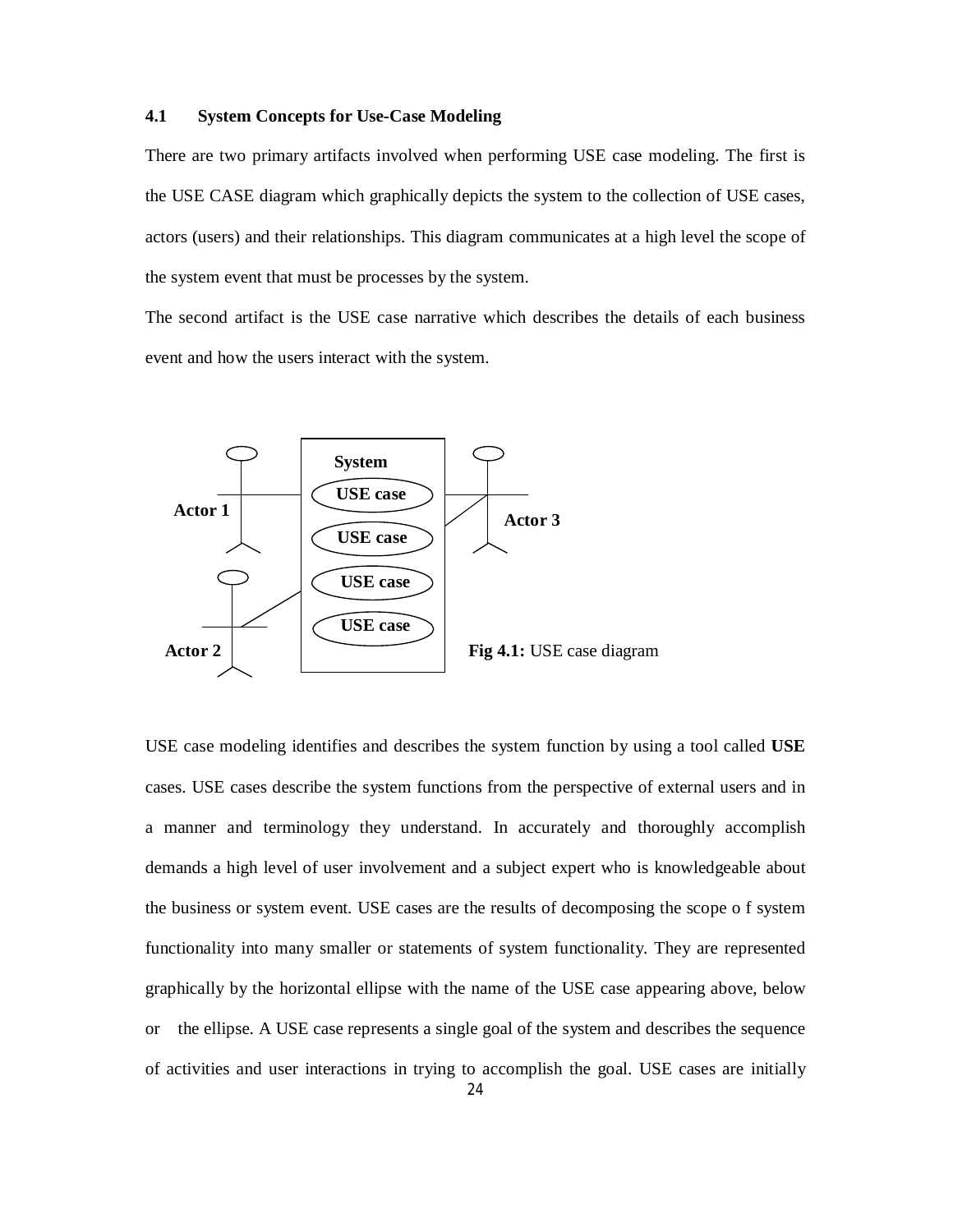defined during the requirement stapes of the life cycle and will be additionally refined throughout the life cycle.

#### **ACTORS**

Actor is anything that needs to interact with the system to exchange information. Actors are external users that initiate or trigger USE cases. An actor initiates system activity for the purpose of completing some business tasks that produces something of measurable value. There are primarily four types of actors. They are

- **Primary Business Actor:** This is the stakeholder that primarily benefits from the execution of the USE care by receiving something of measurable value.

The PBA may or may not initiate the business event for example, the system involving the payment of an employee using a pay slip for the online registration; the student is both the Primary Business Actor and Primary System Actor (PSA).

**Primary System Actor:** This is the stakeholder that directly interfaces with the system to initiate or trigger the system event. PSAs may interact with PBAs for the purpose of hire the actual system e.g. banking system.

They facilitate the event than the direct use of the system for the benefit of a PBA. Examples are clerk in a grocery store, telephone operator. The PBA and PSA may be the same person for events where the business actor interfaces with the system directly e.g. cash

- **External Server Actor:** This is the stakeholder that responds to a request from the USE case.
- **External receiver Actor:** This is the stakeholder that's not the primary actor but receives something of measurable value from the USE case.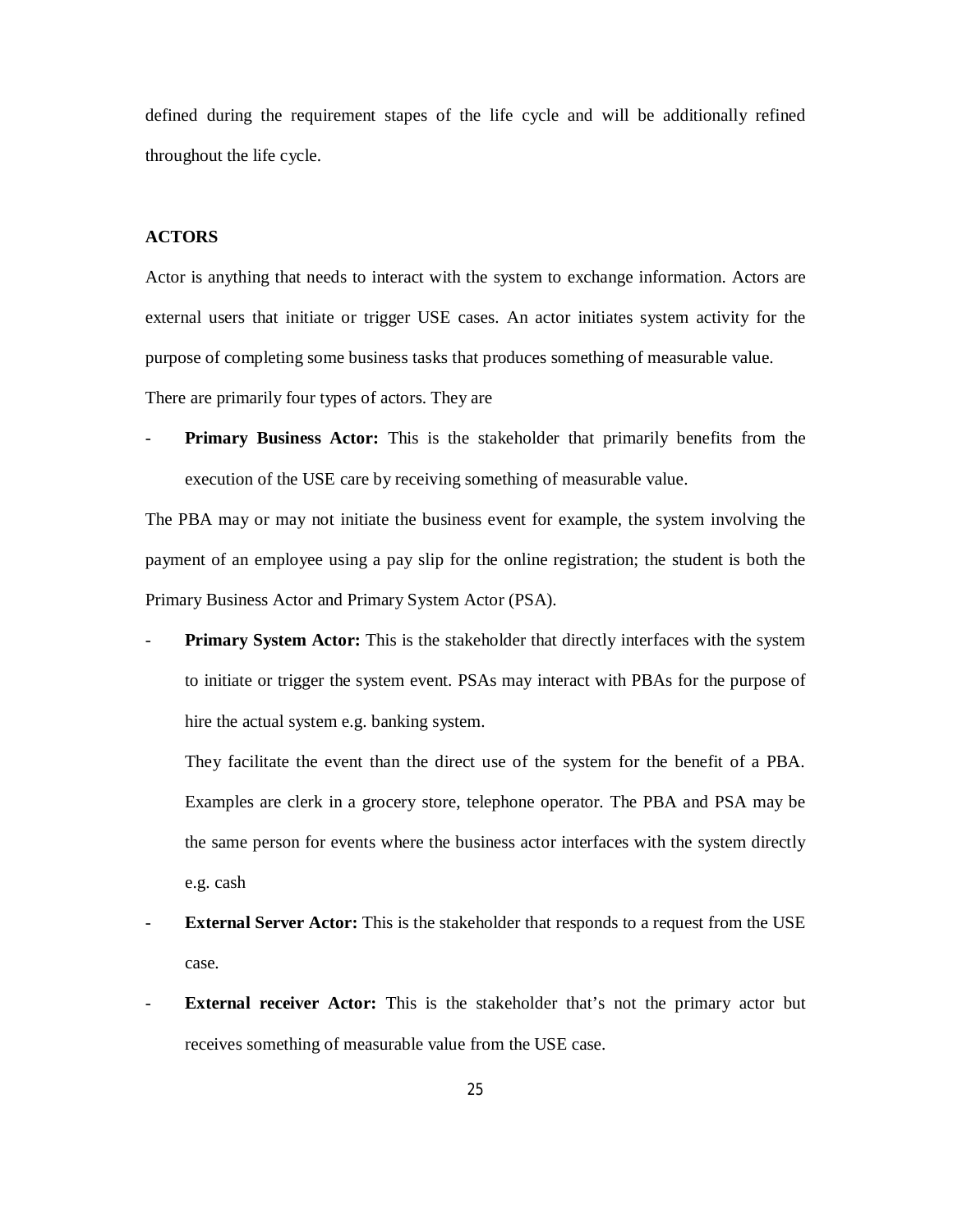#### **RELATIONSHIPS**

A relationship is deputed as a line between the symbols on the USE case diagram. The meaning of the relationships may differ depending on how the lines are drawn and what type of symbol they connect.

#### **ASSOCIATIONS**

This is a kind of relationship between an actor and a USE case whenever the USE case describes an interaction between them. An association is modeled as a solid line connecting the actor and the USE case. An association that contains an arrowhead on the end touching the USE case indicates:

- i) That the USE case was initiated by the actor on the other end of the line Association without arrowheads
- ii) An interaction between the USE case and an external server or receiver actor.

When an actor is associated with a USE case, we say the actor communicates with tshe USE case. Associations may also be bi-directional or uni-directional





**Extends**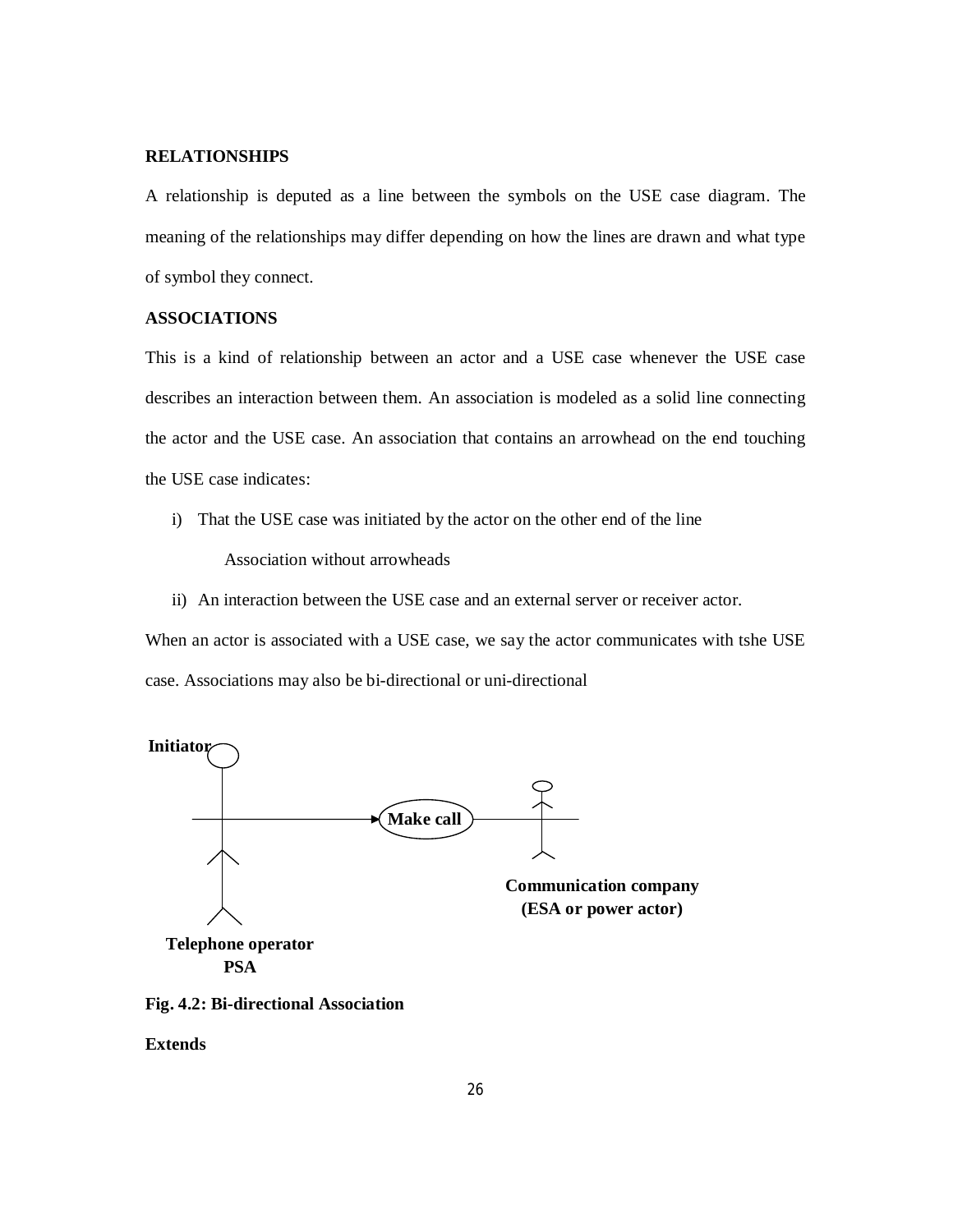A USE case may contain complex functionalities consisting of several steps making the USE case logic difficult to understand. For the purpose of sampling the USE case and making it more easily understood, we can extract the more complex steps into their own USE case. The resulting USE case is called an USE case in that it extends the functionality of the original USE case. The relationship between the extension USE case and the USE case it's extending is called an extends relationship. A USE case may have many extends relationship but an extension USE case can be invoked only by the USE case it's extending.



Figure 4.3: Extension of Use CASE

#### **5.0 SYSTEM DESCRIPTION TECHNIQUES**

#### **5.1 INTRODUCTION**

Graphical representation of any process is always better and more meaningful than its representation in words. Moreover, it is very difficult to arrange and organise the large amount of data into meaningful interpretation of the whole. System Analysis and Design makes use of the various tools for representing and facilitating comprehension of the complex processes and procedure involved. In this lesson, we present some details about Flowcharts, data flow diagram (DFD), Decision Tables and Decision Trees.

# **5.2 FLOWCHARTS**

The pictorial representation of the programs or the algorithm is known as flowcharts. It is nothing but a diagrammatic representation of the various steps involved in designing a system. Some of the boxes which are used in flowcharts are: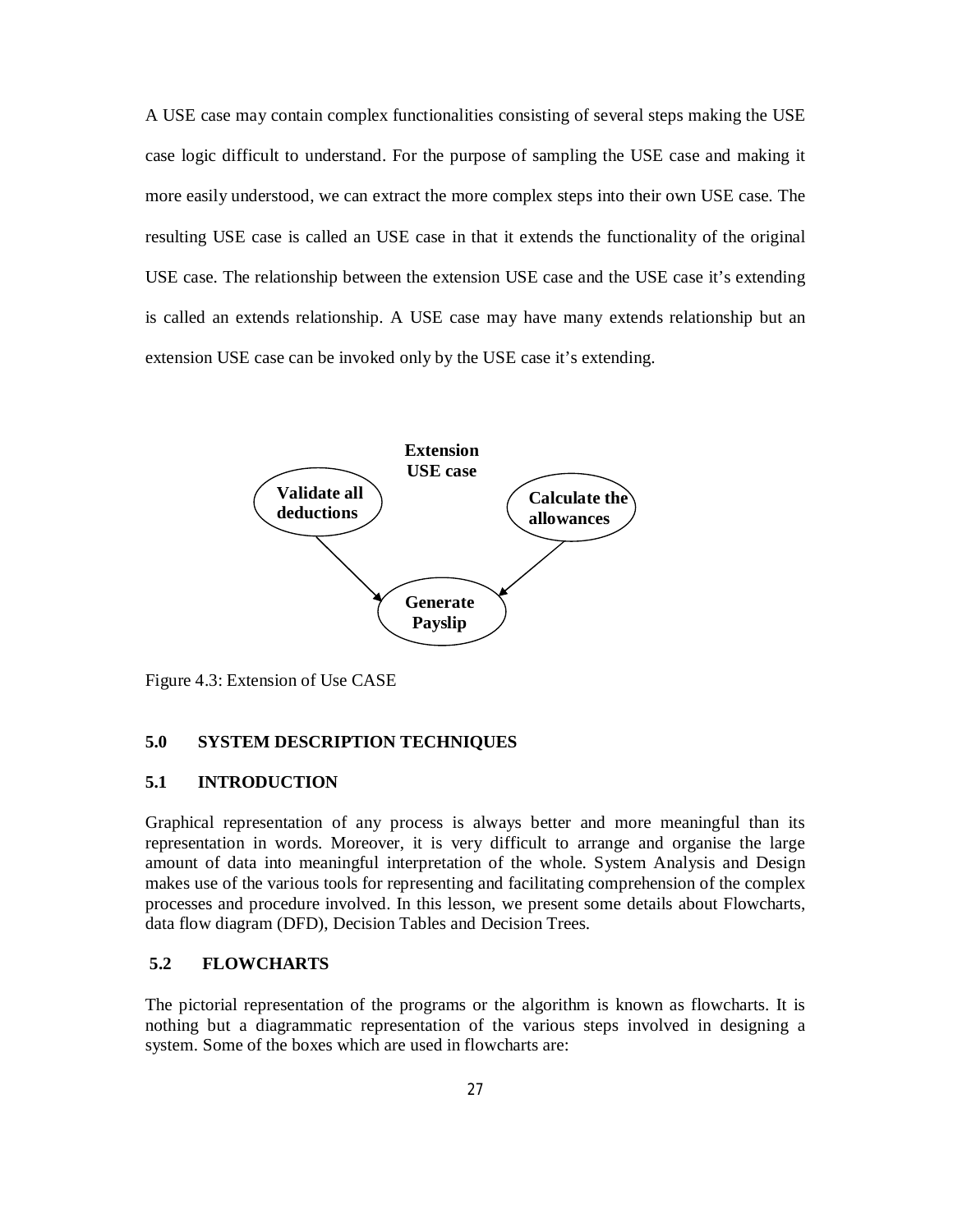

A flowchart consists of a set of 'flowchart symbols' connected by arrows. Each symbol contains information about what must be done at that point & the arrow shows the 'flow of execution' of the algorithm i.e. they show the order in which the instructions must be executed. The purpose of using flowcharts is to graphically present the logical flow of data in the system and defining major phases of processing along with the various media to be used.

Flowcharts are of three types:

- System flowcharts
- Run flowcharts
- Program flowcharts

#### **(a) System Flowcharts**

System flowchart describes the data flow for a data processing system. It provides a logical diagram of how the system operates. It represents the flow of documents, the operations performed in data processing system. It also reflects the relationship between inputs, processing and outputs. Following are the features of system flowcharts:

- the sources from which data is generated and device used for this purpose
- various processing steps involved
- the intermediate and final output prepared and the devices used for their storage

**Figure 5.1** is a sample of system flowchart for the following algorithm:

- 1. Prompt the user for the centigrade temperature.
- 2. Store the value in C
- 3. Set F to  $32+(9\times \text{C}/5)$
- 4. Print the value of C , F
- 5. Stop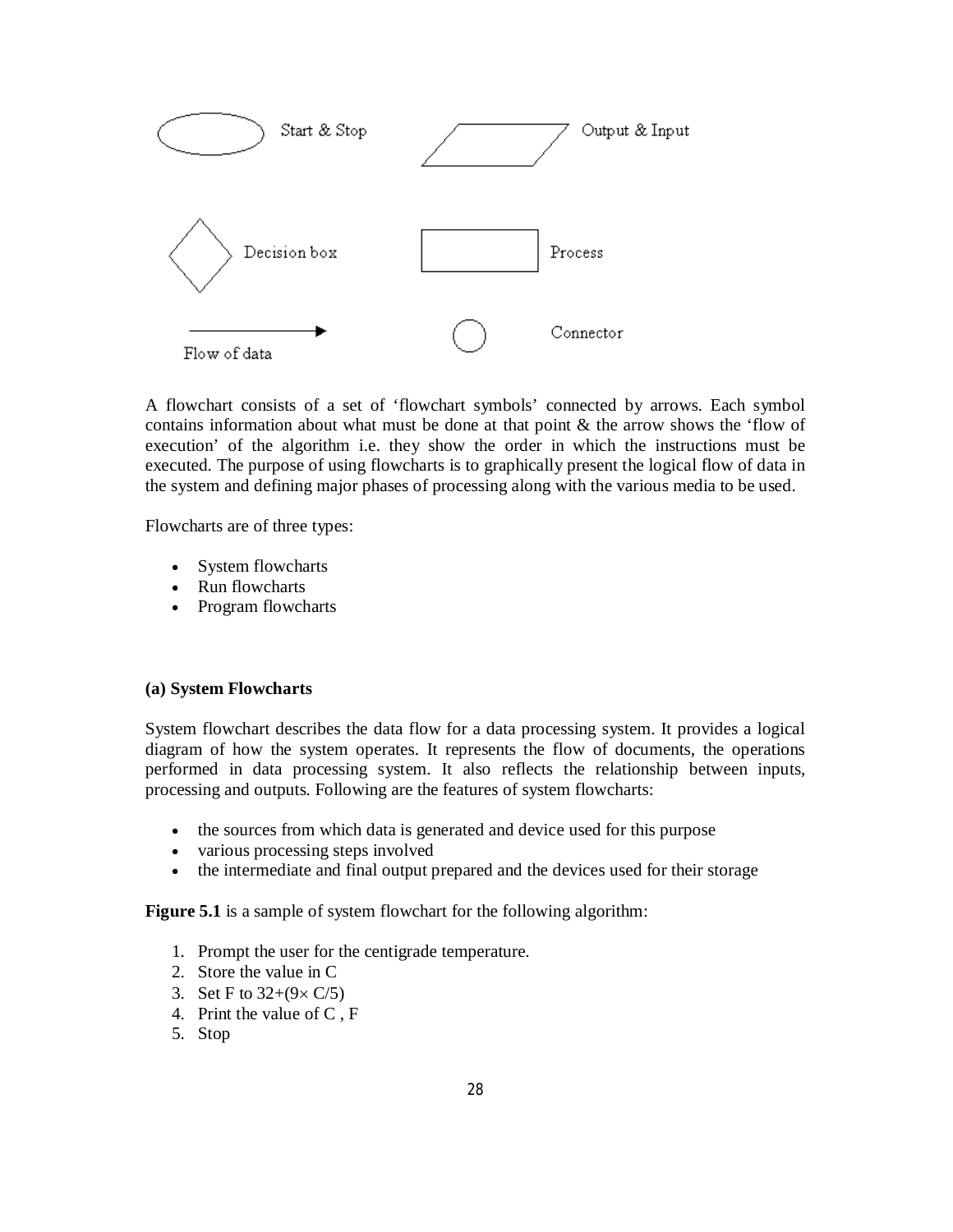

**Figure: 5.1 A System Flowchart**

# **(b) Run flowcharts**

Run flowcharts are used to represent the logical relationship of computer routines along with inputs, master files, transaction files and outputs. Figure 5. 2 illustrates a run flowchart.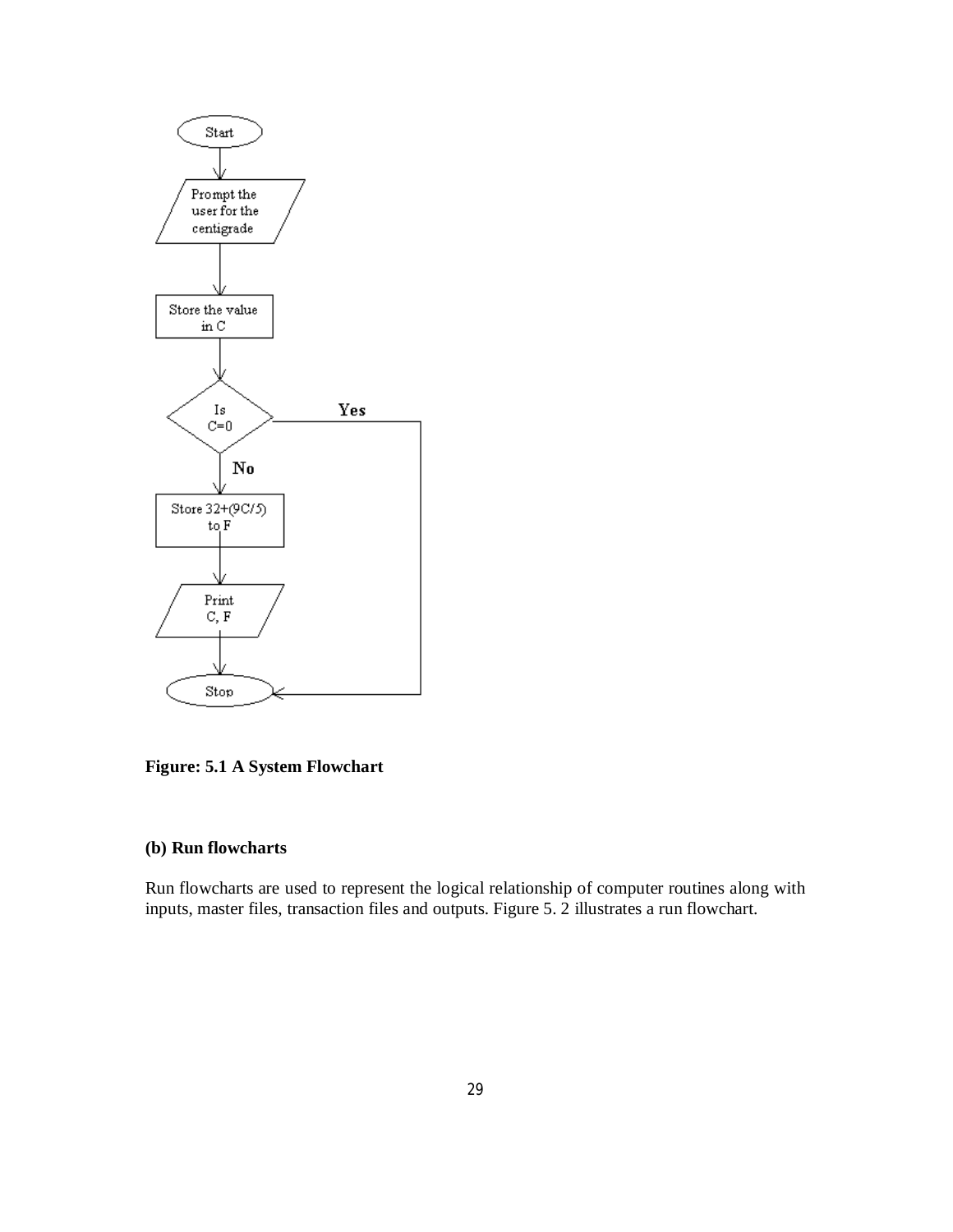

**Figure: 5.2 Running a Flowchart**

#### **(c) Program flowcharts**

A program flowchart represents, in detail, the various steps to be performed within the system for transforming the input into output. The various steps are logical/ arithmetic operations, algorithms etc. It serves as the basis for discussions and communication between the system analysts and the programmers. Program flowcharts are quite helpful to programmers in organising their programming efforts. These flowcharts constitute an important component of documentation for an application.

Figure 5.3 represents a program flowchart for finding the sum of first five natural numbers ( i.e. 1,2,3,4,5).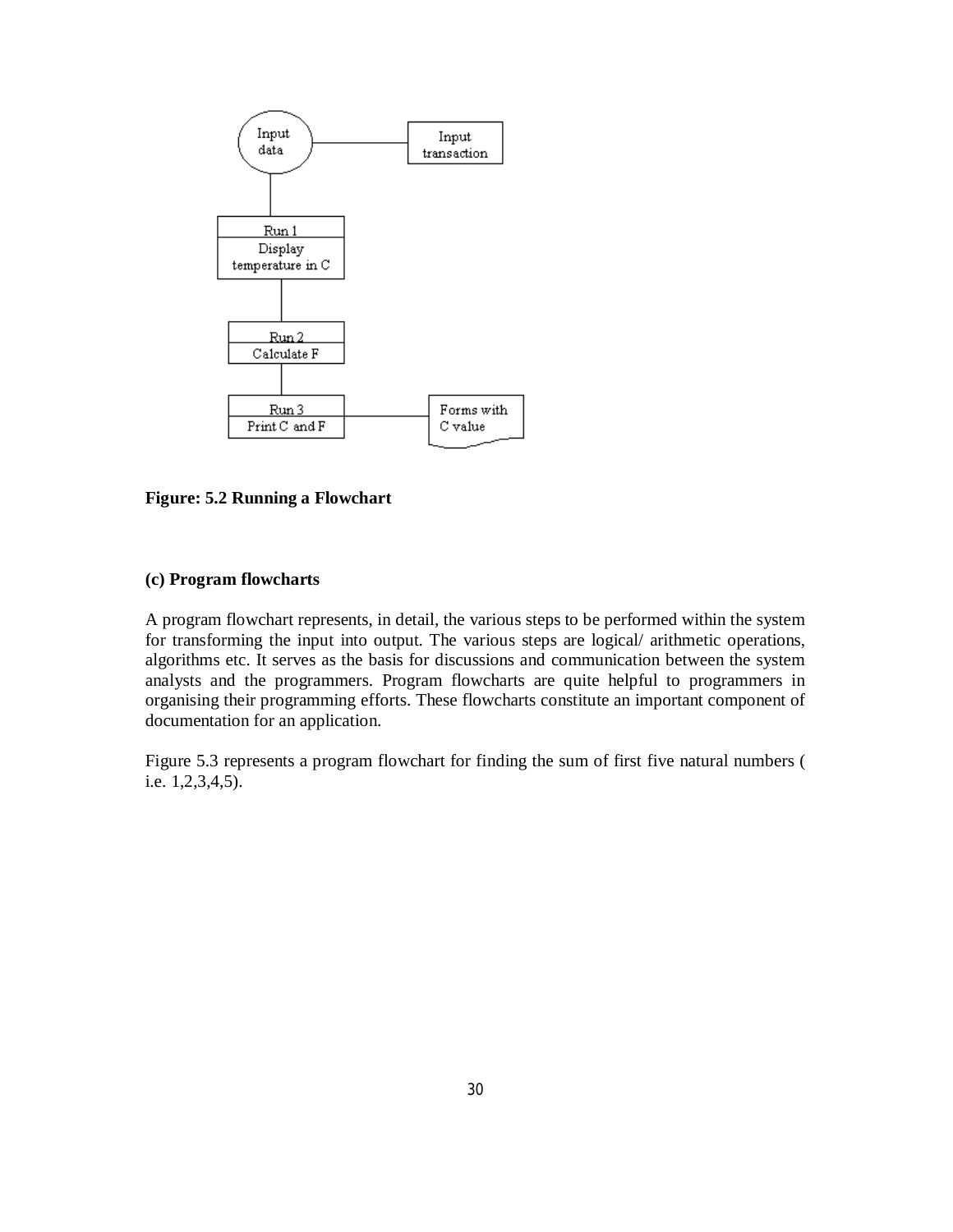

#### **Fig 5.3 Program Flowchart**

#### **(d) Data flow diagram**

Data flow diagrams are the most commonly used way of documenting the process of current & required systems. As their name suggests they are a pictorial way of showing the flow of data into, around & out of a system.

#### **(e) Defining DFD**

Graphical representation of a system's data and how the processes transform the data is known as Data Flow Diagram (or DFD). Unlike, flowcharts, DFDs do not give detailed descriptions of modules but graphically describe a system's data and how the data interact with the system.

#### **(f) Components of DFD**

DFDs are constructed using four major components

- external entries
- data stores
- processes and
- data flows

# **(i) External Entities**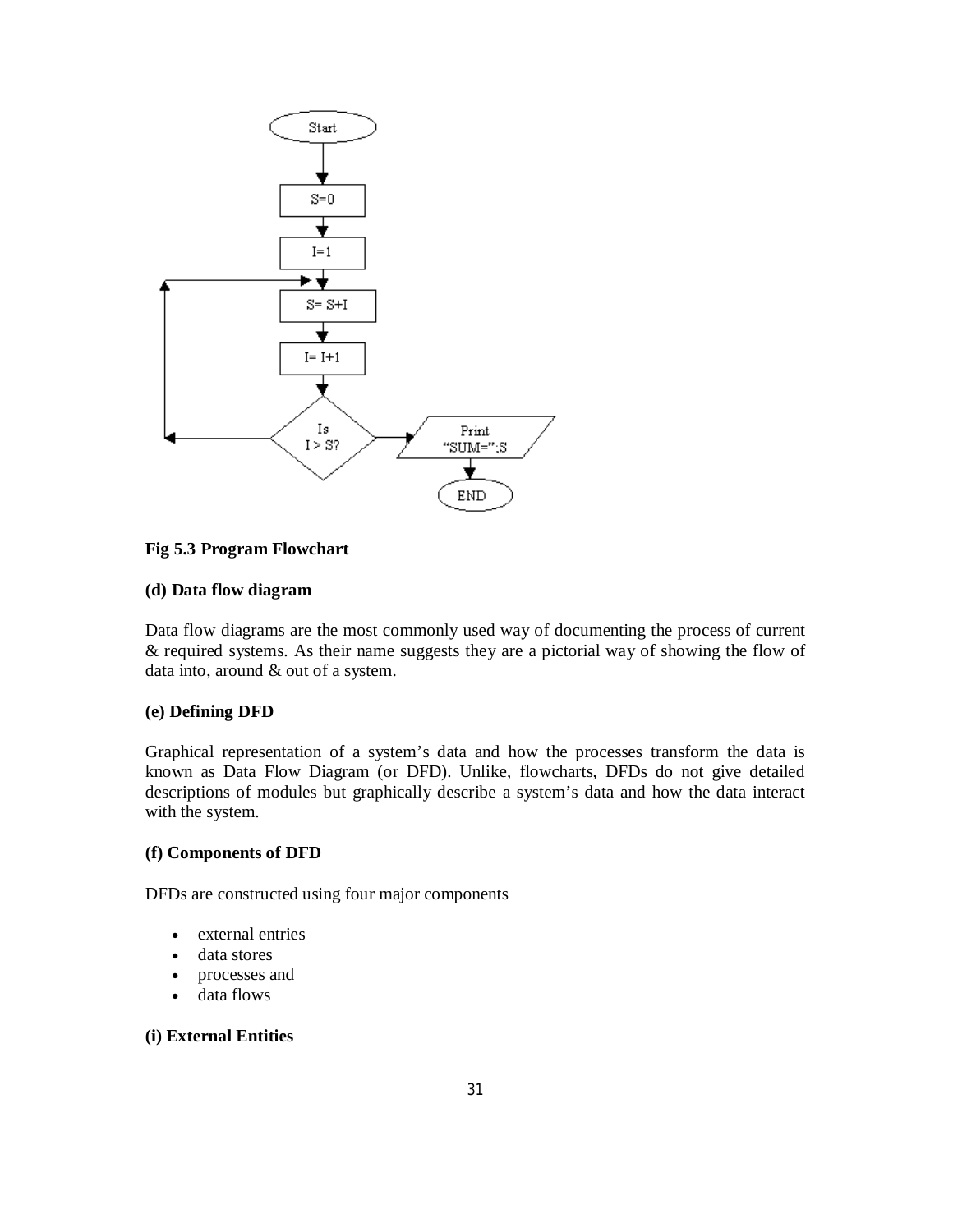External entities represent the source of data as input to the system. They are also the destination of system data. External entities can be called data stores outside the system. These are represented by squares.

#### **(ii) Data Stores**

Data stores represent stores of data within the system. Examples are computer files or databases. An open-ended box represents a data/store – data at rest or a temporary repository of data.

#### **(iii) Process**

Process represents activities in which data is manipulated by being stored or retrieved or transferred in some way. In other words we can say that process transforms the input data into output data. Circles stand for a process that converts data into information.

#### **(iv) Data Flows**

Data flows represent the movement of data from one component to the other. An arrow identifies data flow – data in motion. It is a pipeline through which information flows. Data flows are generally shown as one-way only. Data Flows between external entities are shown as dotted lines.

#### **(g) Physical & Logical DFD**

Consider the figure30.4. It is clear from the figure that orders are placed, orders are received, the location of ordered parts is determined and delivery notes are dispatched along with the order.



#### **Fig 5.4**

It does not however tell us how these things are done or who does them. Are they done by computers or manually and if manually who does them ? A logical DFD of any information system is one that models what occurs without showing how it occurs.

A physical DFD shows, how the various functions are performed? Who does them? Consider the following figure: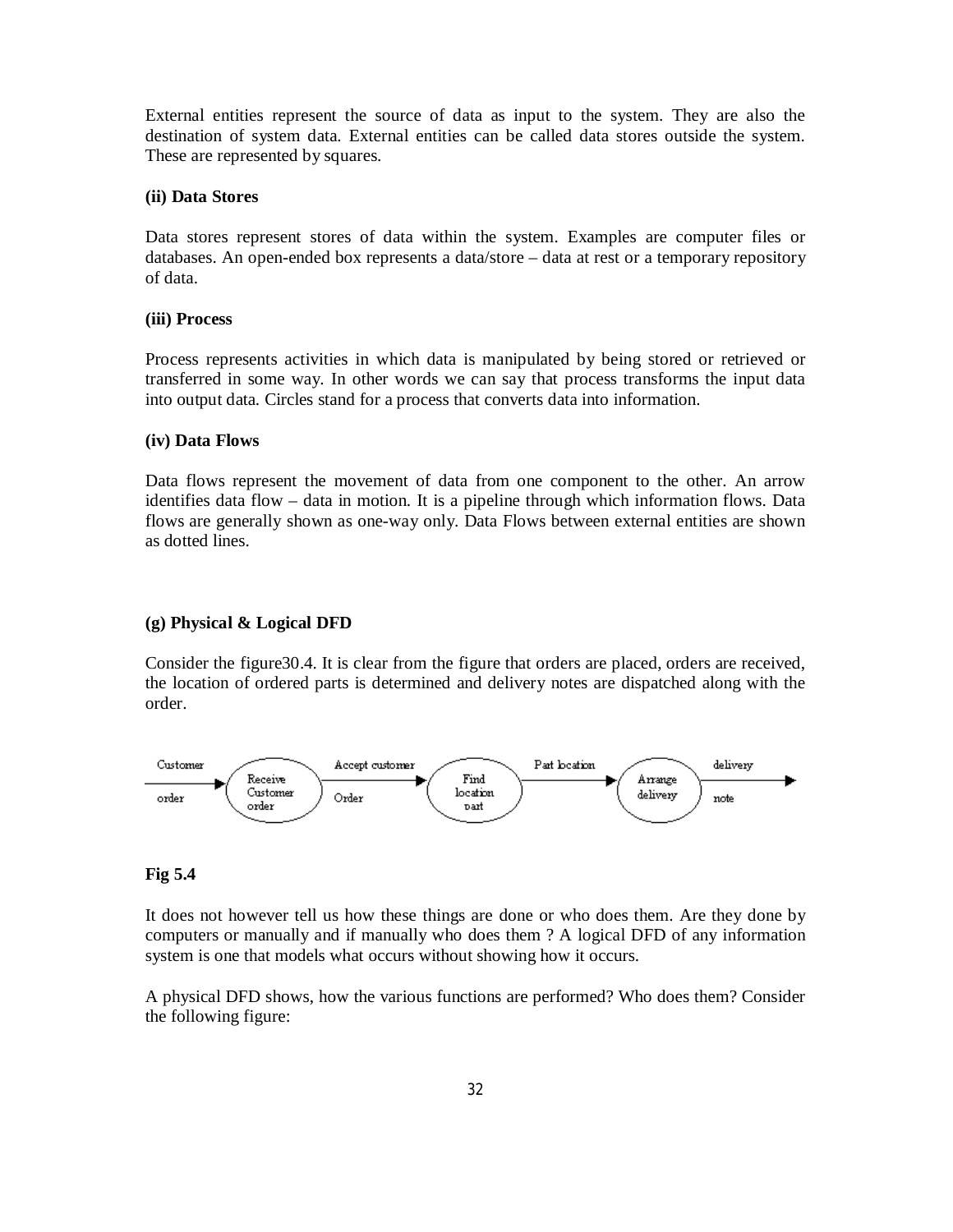

**Fig 5.5**

The figure 30.5 is opposite, it shows the actual devices that perform the functions. Thus there is an "order processing clerk", an "entry into computer file" process and a "run locate program" process to locate the parts ordered. DFD that shows how things happen or the physical components are called physical DFD(s).

Typical processes that appear in physical DFDs are methods of data entry, specific data transfer or processing methods.

#### **(h) Difference between flowcharts & DFD**

The program flowchart describes boxes that describe computations, decisions, interactions  $\&$ loops. It is an important to keep in mind that data flow diagrams are not program flowcharts and should not include control elements. A good DFD should

- have no data flows that split up into a number of other data flows
- have no crossing lines
- not include flowchart loops of control elements
- not include data flows that act as signals to activate processes.

#### **5.4 DECISION TABLES AND DECISION TREES**

Decision tables and trees were developed long before the widespread use of computers. They not only isolate many conditions and possible actions but they help ensure that nothing has been overlooked.

#### **(a) Decision Tables**

The decision table is a chart with four sections listing all the logical conditions and actions. In addition the top section allows space for title, date, author, system and comment as shown in the fig.30.6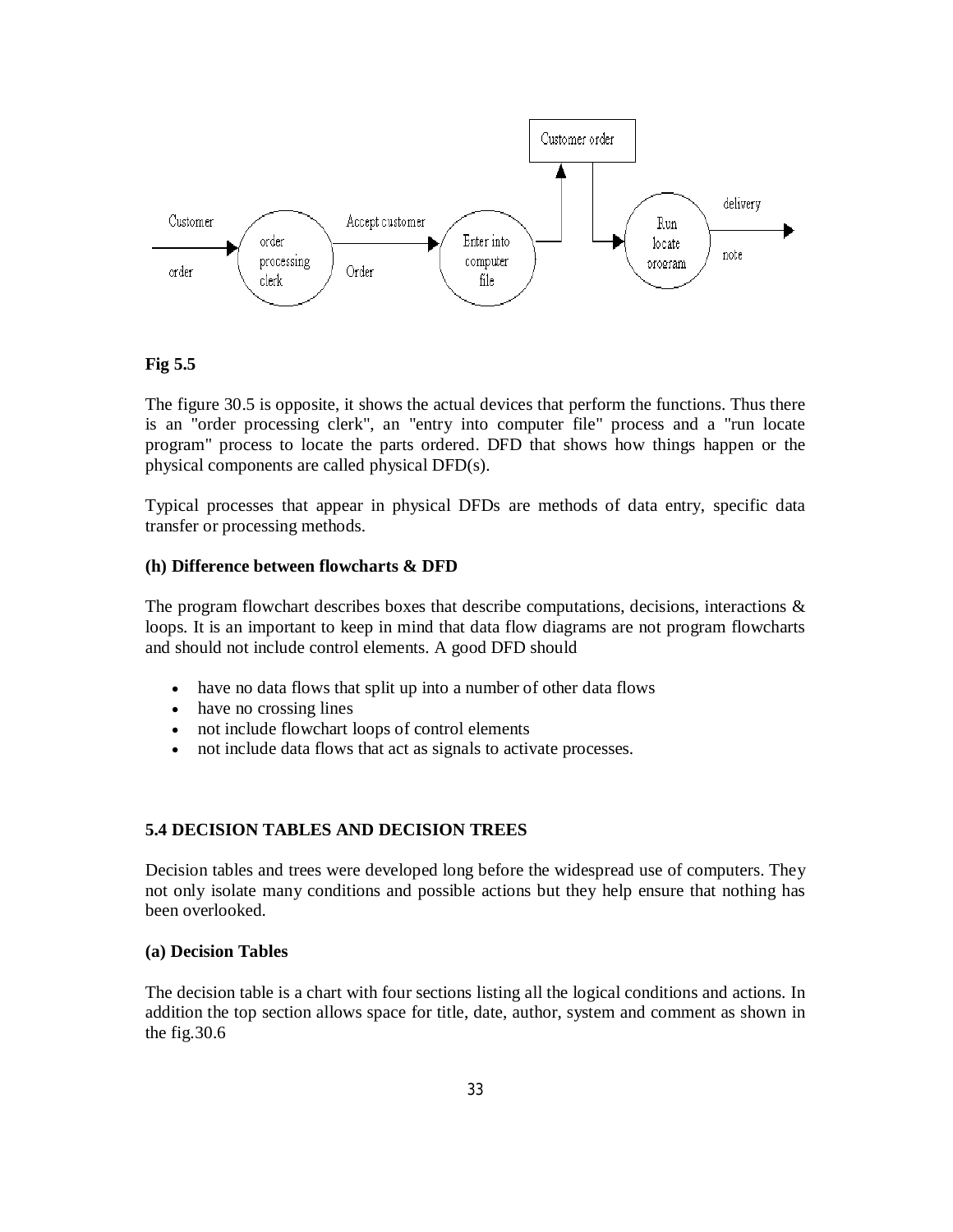Five sections of a decision table:

| <b>TITLE</b><br>Author<br>Comments : | DATE<br>System :    |
|--------------------------------------|---------------------|
| Condition Stub                       | Condition Entry     |
| Action Stub                          | <b>Action Entry</b> |

## **Table 5.1: Decision Table**

The **condition stub** contains a list of all the necessary tests in a decision table. In the lower left-hand corner of the decision table we find the action stub where one may note all the processes desired in a given module. Thus **Action Stub** contains a list of all the processes involved in a decision table.

The upper right corner provides the space for the **condition entry** - all possible permutations of yes and no responses related to the condition stub. The yes and no possibilities are arranged as a vertical column called rules. Rules are numbered 1,2,3 and so on. We can determine the rules in a decision table by the formula:

Number of rules =  $2^N N = 2^N$  where N represents the number of condition and  $\wedge$  means exponentiate. Thus a decision table with four conditions has 16 ( $2^4 = 2 \times 2 \times 2 \times 2 = 16$ ) rules one with six conditions has 64 rules and eight conditions yield 256 rules.

The **Condition entry** contains a list of all the yes/no permutations in a decision table. The lower right corner holds the action entry. X's or dots indicate whether an action should occur as a consequence of the yes/no entries under condition entry. X's indicate action; dots indicate no action.

Thus Action entry indicates via dot or X whether something should happen in a decision table. Let us consider the following example of book order illustrated by figure 30.7

If order is from book store

And if order is for 6 copies

Then discount is 25%

Else (if order is for less than 6 copies)

No discount is allowed

Else (if order is from libraries)

If order is for 50 copies or more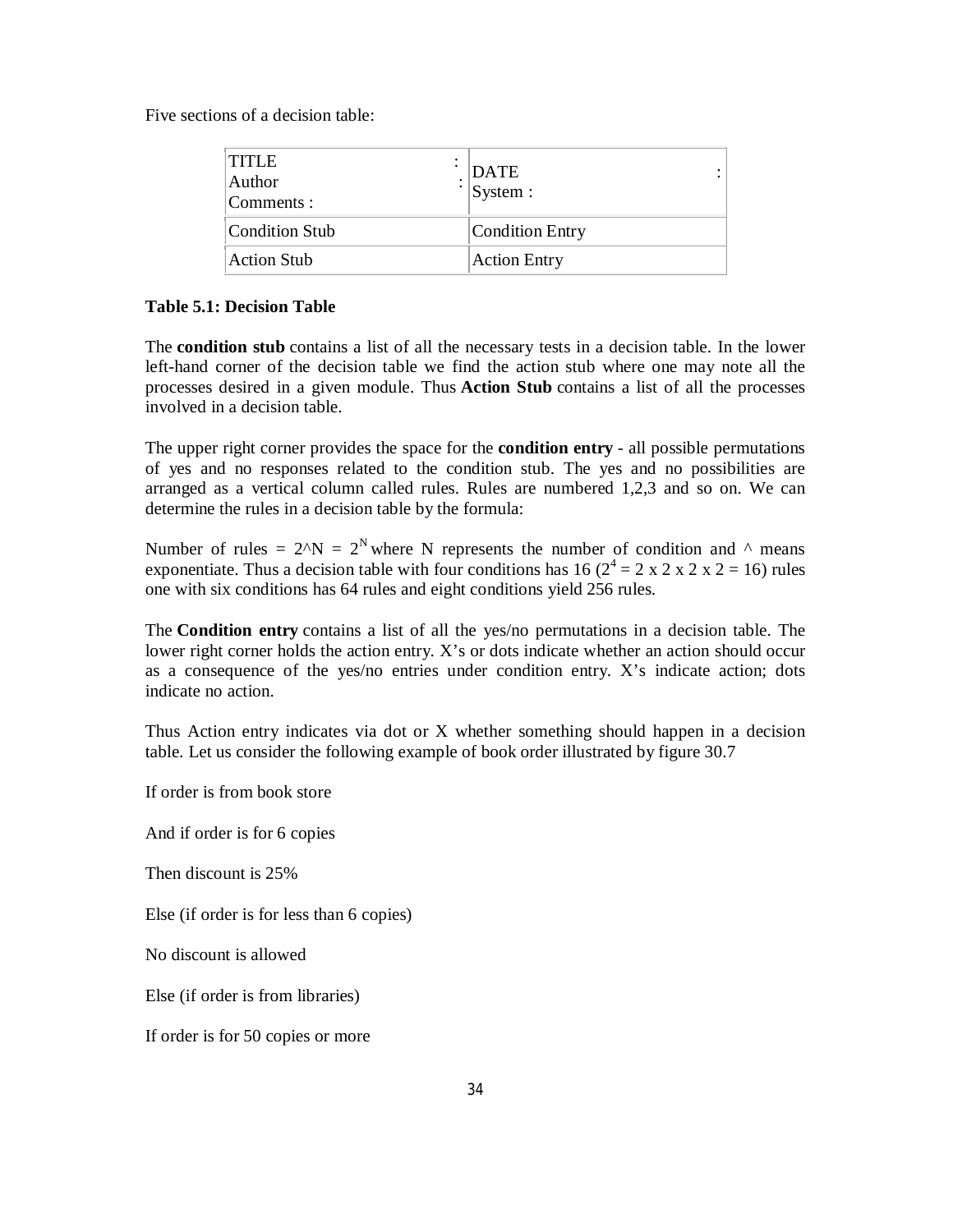Then discount is 15%

Else if order is for 20 to 49 copies

Then discount is 10%

Else if order is for 6 to 19 copies

Then discount is 5%

Else (order is for less than 6 copies)

No discount is allowed

A decision table for the above process is illustrated below

| TITLE:<br>Author:<br>Comments: |                                                                                                    | DATE:<br>System: |                  |                  |                  |                  |                  |  |  |
|--------------------------------|----------------------------------------------------------------------------------------------------|------------------|------------------|------------------|------------------|------------------|------------------|--|--|
| Condition Stub                 |                                                                                                    | Condition Entry  |                  |                  |                  |                  |                  |  |  |
|                                |                                                                                                    | 1                | 2                | 3.               | 4                | 5                | 6                |  |  |
| ΙF                             | Customer is bookstore<br>Order size is 6 or more                                                   | Y<br>Ÿ           | Y<br>N           | И<br>N           | N<br>N           | Ν<br>N           | N<br>И           |  |  |
|                                | Customer is library<br>Order size is 50 or more<br>Order size is 20-49<br>Order size is 6-19       | N<br>N<br>N<br>N | N<br>И<br>N<br>N | Y<br>Υ<br>N<br>N | Y<br>И<br>Y<br>N | Y<br>И<br>N<br>Y | Y<br>Ν<br>N<br>N |  |  |
| Then                           | Allow 25% discount<br>Allow 15% discount<br>Allow 10% discount<br>Allow 5% discount<br>No discount | х                | X                | х                | х                | X                | х                |  |  |
| Action Stub                    |                                                                                                    | Action Entry     |                  |                  |                  |                  |                  |  |  |

# **Table 5.2: Decision Table**

#### **(b) Decision Tree**

The decision tree defines the conditions as a sequence of left to right tests. A decision tree helps to show the paths that are possible in a design following an action or decision by the user. Figure 30.8 illustrates the concept of decision tree.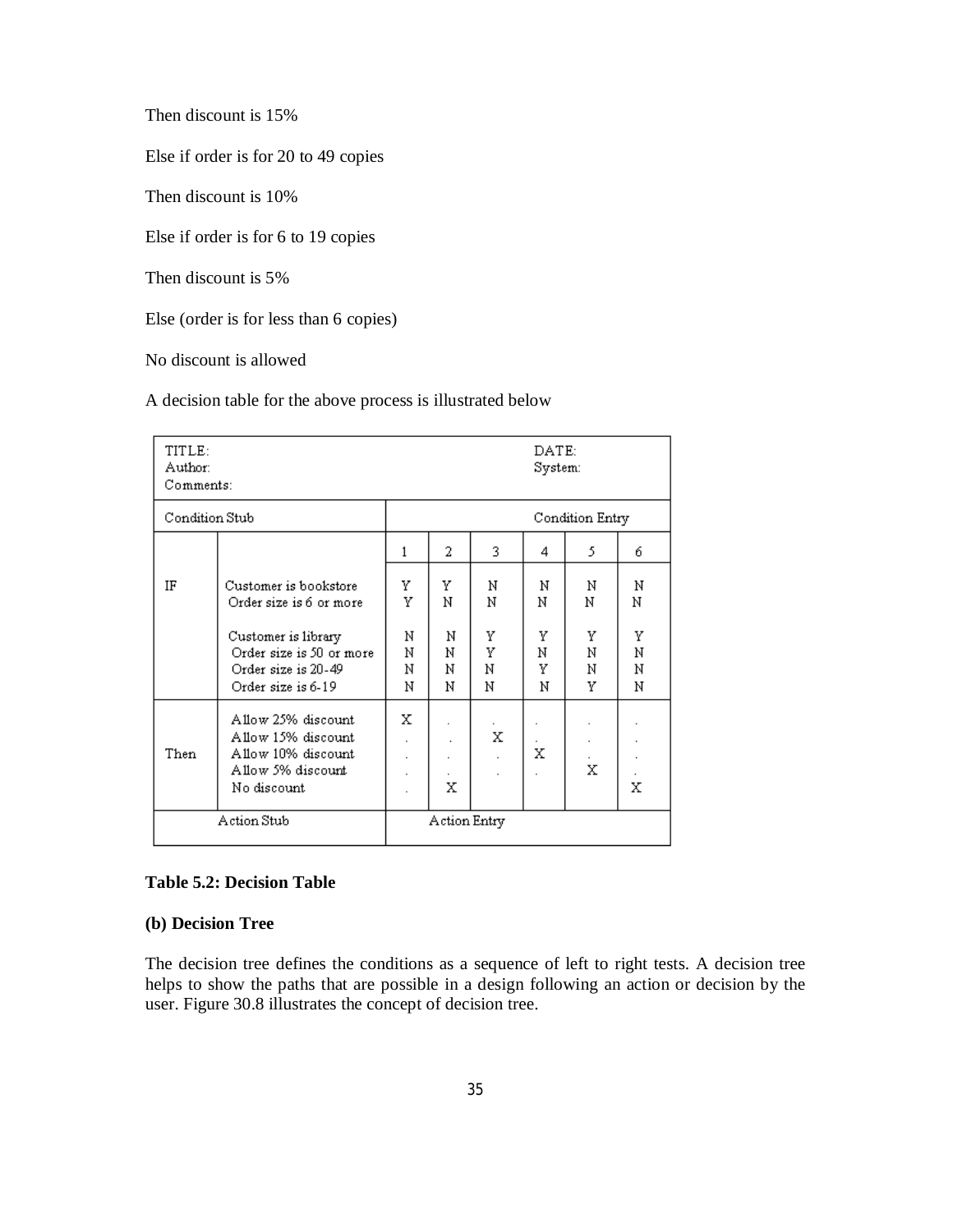

#### **Figure 5.6: Decision Tree**

Decision tree turns a decision table into a diagram. This tool is read from left to right, decision results in a fork, and all branches end with an outcome. Figure 6 illustrates the decision tree for the book order decision table we saw earlier.



**Figure 5.7: Decision Tree for Book Order**

#### 6.0 **SYSTEM DEVELOPMENT METHODOLOGIES**

#### **6.1 INTRODUCTION**

Different types of system development methodologies are used in designing information system. Depending upon the actual requirement of the system, different approaches for data processing are adopted. However, some system groups recommend the Centralised data processing system while others may go in for distributed data processing system. In a Centralised data processing, one or more centralized computers are used for processing and the retrieval of information is done from them. The distributed processing systems involve number of computers located remotely in the branches/departments of the organisation. The client/server technologies are also gaining popularity these days.

# **6.2 DATA PROCESSING SYSTEM**

Data processing techniques are very much dependent on the kind of applications and the working environment. The activities involved in the data processing are along departmental lines and are application based such as Store Management, Production Planning & Control, Sales Accounting, Financial accounting, Student Information System, and so forth. The basic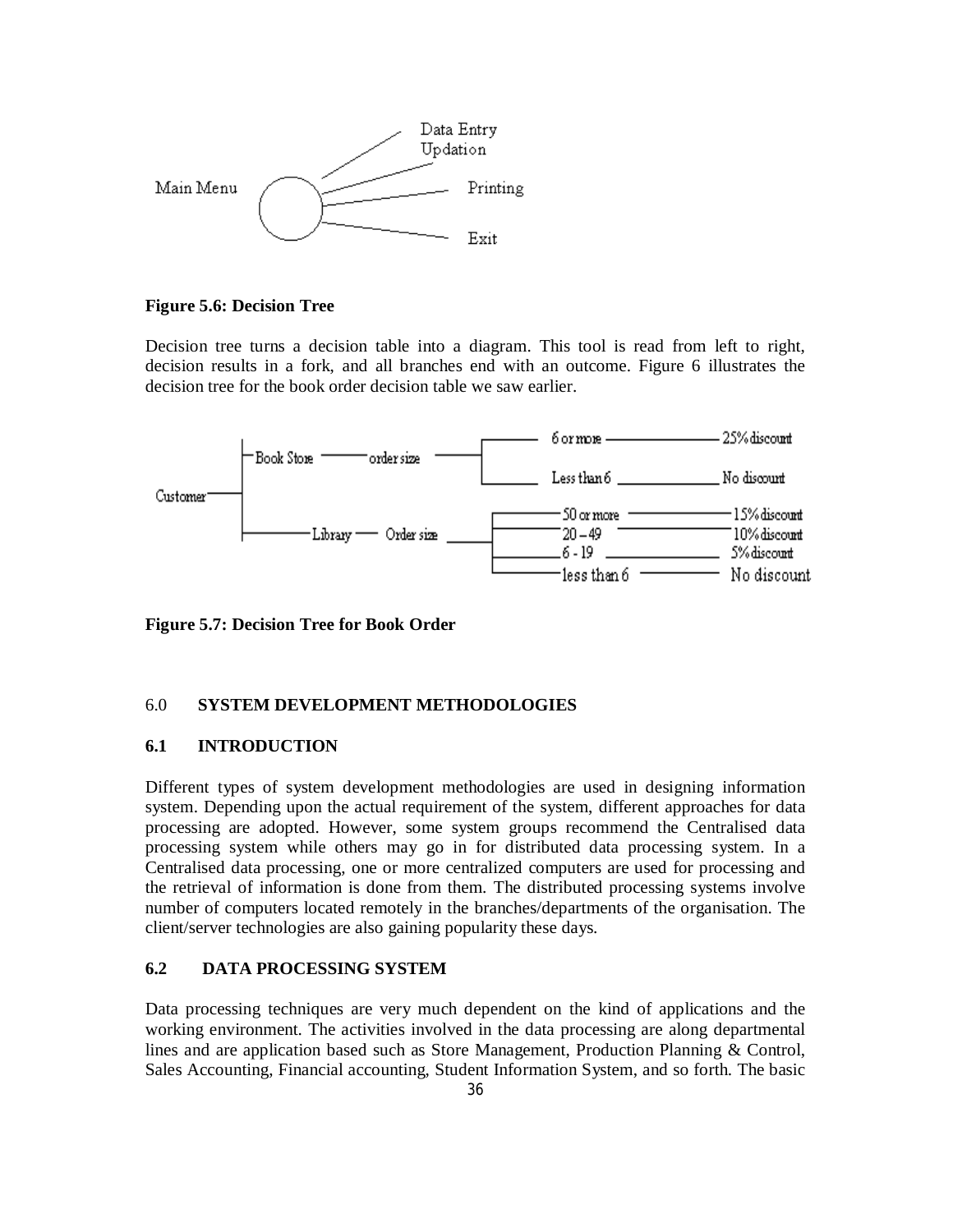input data are the real resource of the data processing. With the increase of the technologies the concept of the integrated data processing also came into being where the output data of one application can be used as the input of another application. Depending upon the application area, working environment and the needs of the management there are basically two approaches of data processing:

- Centralised data processing
- Decentralised data processing

# **6.3 CENTRALISED DATA PROCESSING SYSTEM**

With the increasing use of computer based data processing, there has been a growing tendency in the minds of management to centralise the data processing activities. A separate department EDP (Electronic Data Processing) department is established to carry out the data processing work of different department in the organisation. Many a times the data processing is also done by hiring the services of the outside agencies and with the passage of time and experience in-house set is developed for data-processing.

The centralised data processing system provides the following benefits:

- The emergence of data takes place only at one place.
- The loss of data is minimised.
- The methods and machines can be standardised.
- Services of more competent and technical personnel can be taken.
- It is also very cost-effective particularly in the case of large operations.
- Duplication of work can be avoided.

The disadvantages, however, are:

- Lack of cooperation from managers, who do not like to be under control of centralised Data Processing department.
- Resistance from managers for mechanising the data processing activities relating to their various functions.
- It is difficult to provide equitable services to various departments.
- The data security is also questioned.

#### **6.4 DECENTRALISED DATA PROCESSING SYSTEM**

In the decentralized data processing system, there is really a divisional breakdown of computing services. Each division, unit or department handles its own computer needs and does not like to interact with any other division, unit or department. It is well suited to a decentralized management scheme in which organizational autonomy is important. For example, research divisions of large organisation may adopt the decentralized data processing approach to provide data security of their work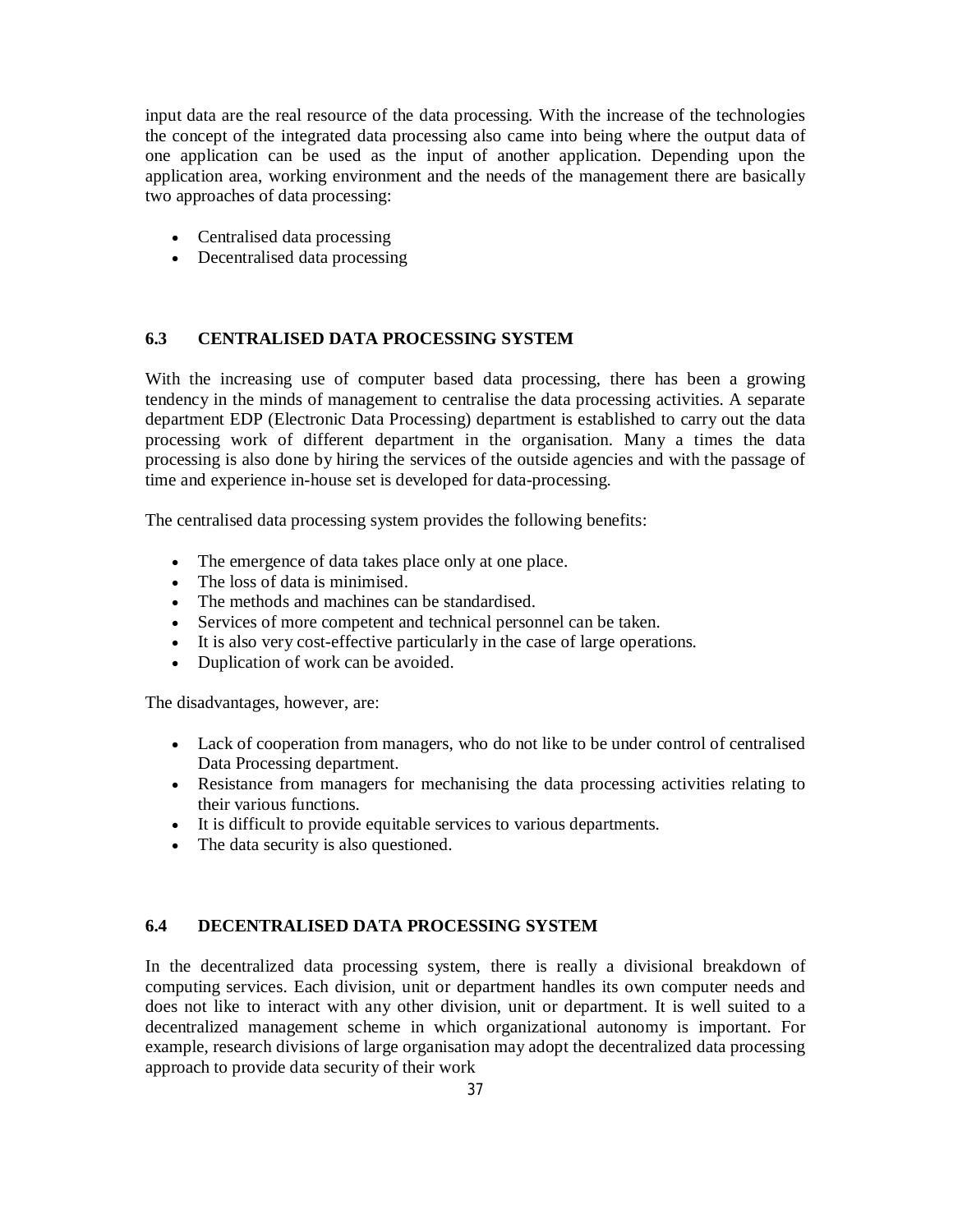Arguments in the support of decentralized data processing include the following:

- Familiarity with local problems.
- Rapid response to local processing needs
- Profit-and-loss responsibility can be easily fixed

The drawbacks of the decentralized data processing system are:

- There is duplication of activities and redundancy in the maintenance of files.
- It is difficult to maintain uniformity in the procedures throughout the organisation.
- The overall cost of the data processing for the organisation is more.

#### **6.5 INFORMATION SYSTEM**

The information system aims at providing detailed information on a timely basis throughout the organisation so that the top management can take proper and effective decisions. The information system cuts across departmental lines and help achieving overall optimization for the organisation.

The organisation is viewed as a network of inter-related sub-systems rather than as a hierarchy of manager-subordinate relationship. The information system can be of two types:

- Integrated information system
- Distributed information system

#### **(a) Integrated Information System**

The integrated information system is based on the presumption that the data and information are used by more than one system in the organisation and accordingly, the data and information are channeled into a reservoir or database. All the data processing and provision of information is derived and taken from this common database. The development of an integrated information system requires a long-term overall plan, commitment from management at all levels, highly technical personnel, availability of sufficient fund, and sophisticated technology. It also requires adequate standby facilities, without which the system is doomed to failure. Because of its integrated component, the modification to the system is quite difficult and the system development takes a fairly long time.

#### **(b) Distributed Information System**

There are opinion that development of an integrated information system is embodied with several practical problems and therefore, not feasible. This view has been reinforced by the failure of integrated systems in various large organisations. The concept of a distributed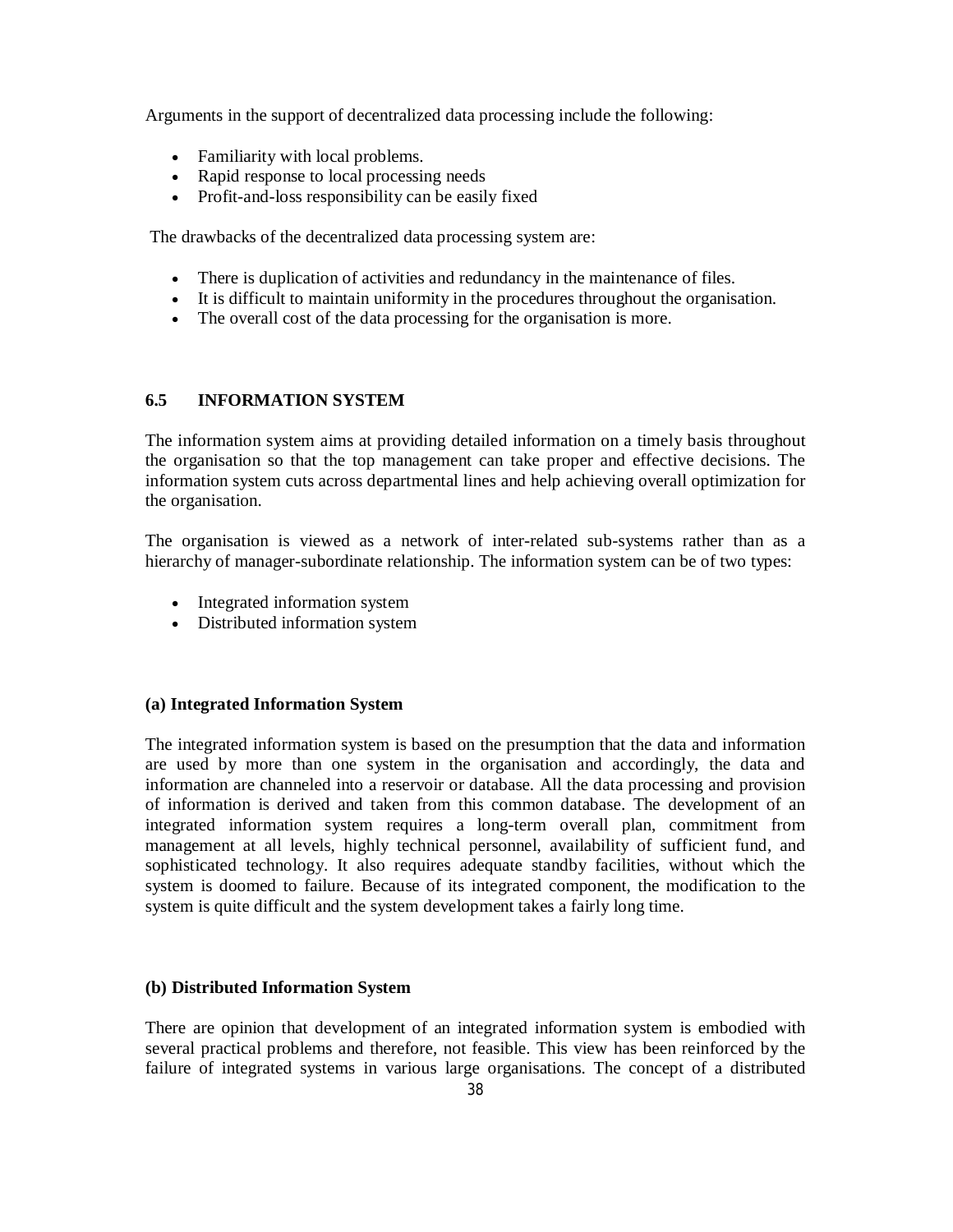information system has emerged as an alternative to the integrated information system. In the distributed information system, there are information sub-systems that form islands of information systems. The distributed information system aims at establishing relatively independent sub-systems, which are, however, connected through communication interfaces.

Following are the advantages of the distributed information system:

- The processing equipment as well as database were dispersed, bringing them closer to the users.
- It does not involve huge initial investment as is required in an integrated system.
- It is more flexible and changes can be easily taken care of as per user's requirements.
- The problem of data security and control can be handled more easily than in an integrated system.
- There is no need of standby facilities because equipment breakdowns are not as calamitous as in an integrated system.

The drawbacks of the distributed system are:

- It does not eliminate duplication of activities and redundancy in maintaining files.
- Coordination of activities becomes a problem.
- It needs more channels of communication than in an integrated system.

It is possible to consider several alternative approaches, which fall between the two extremes - a completely integrated information system and a totally independent sub-system. It is to be studied carefully what degree of integration is required for developing an information system. It depends on how the management wants to manage the organisation, and the level of diversity within the organisation.

#### **6.6 MULTI-USER ENVIRONMENT**

The necessity of sharing of data and information gave rise to multi-user environment. In a multi-user environment, there is a concept of file server and user nodes or user terminals connected to the file server. There are various ways of developing a multi-user environment depending upon the connectivity. There is local area network (LAN) where nodes are connected with the file server with cables through which the data and information are transferred from file server to the different nodes connected to the file server and vice-versa. In a Wide Area Network, the nodes are connected through MODEM or through satellite.

#### 6.7 **NETWORK/FILESERVER SYSTEM**

In a Local Area Network, all the data and programme files are stored in a file server. A file server is the central node in the network. All the users connected to the file server through different nodes can access the data and information stored in the fileserver simultaneously. The file server in a LAN acts as a central hub for sharing peripherals like, printers, modems, etc. In a LAN, an application running on a workstation reads and writes files on the file server. In many cases the entire files are pumped across the network on behalf of the operations taking place on LAN PCs. A file server does not involve in processing of an application. It simply stores files for applications that run on LAN PCs. For example, you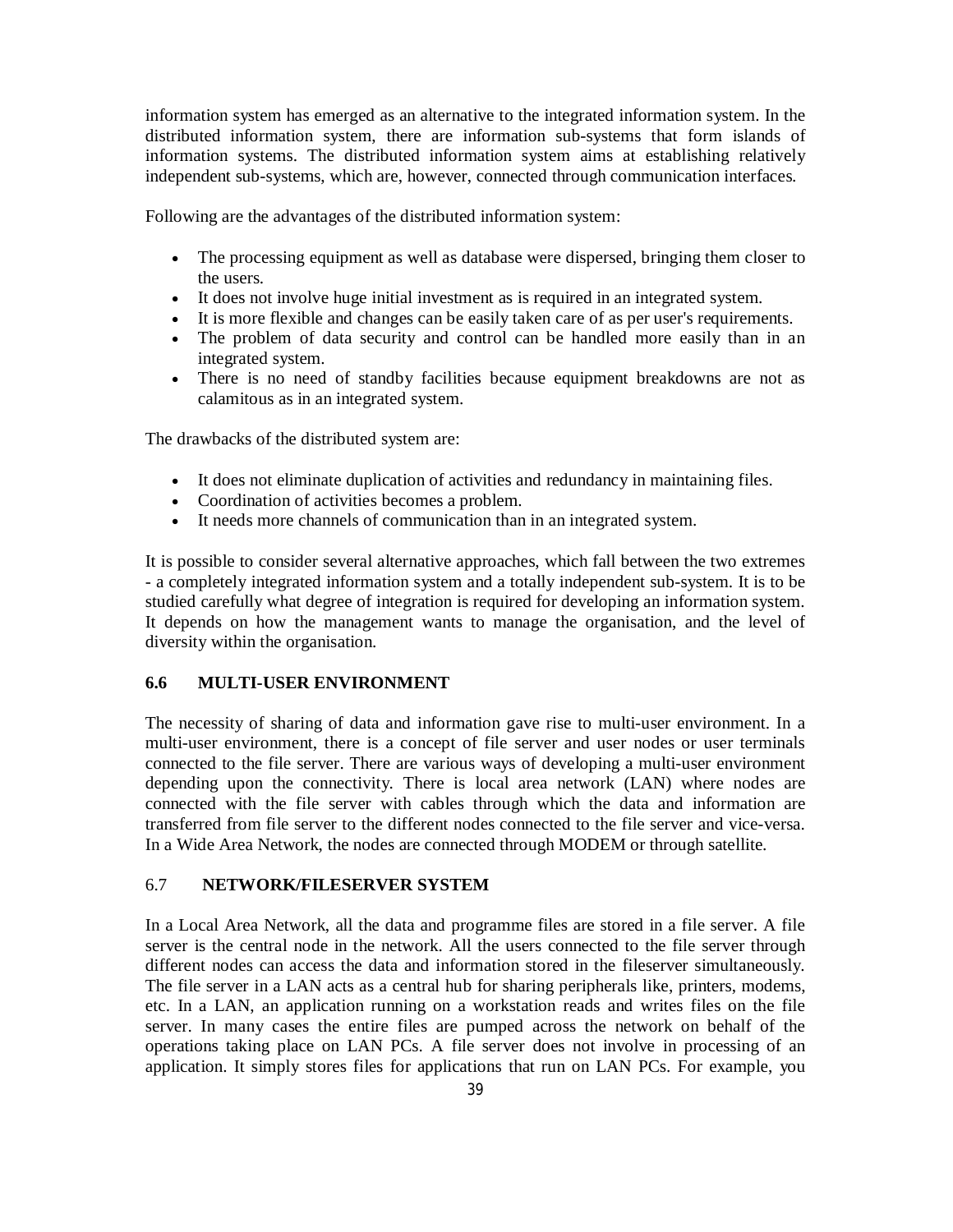might have a personal database manager and then request information in a file on the on the file server. The file server sends all or part of the data file across the network to your workstation. As you work with your personal database manager and the database on your workstation, the file server does not take part at all when you save the file back to the file server across the network.

Two flaws limit a file server system for multi-user applications. First, the file server model does not deliver the data concurrency (simultaneous access to a single data set by more than one user), that is required frequently by multi-user applications. The reason behind it is that the file server operates in files, which are set of large number of data records and prevent a user from sharing a file when another user has it locked out. Second, if many workstations request and send many files in a LAN, the network can quickly become saturated with traffic, creating a bottleneck that degrades overall system performance.

# **6.9 CLIENT /SERVER SYSTEM**

The limitations of the network/file server system have led to the genesis of the client/server system. It delivers the benefits of the network-computing model along with the stored data access. Any local area network could be considered as client/server system, since workstations (clients) request services such as data, program file or printing from server.

A client/server has three distinct components, each focusing on a specific job: a database server, a client application and a network.

#### **6.10 Database Server**

A server (or "back end") manages the resources such as database, efficiently and optimally among various clients that simultaneously request the server for the same resource. Database server mainly concentrates on the following tasks:

- Managing a single database of information among many concurrent users.
- Controlling database access and other security requirements.
- Protecting database of information with backup and recovery features.
- Centrally enforcing global data integrity rules across all client applications.

## 6**.11 Client Application**

A client application (the "front end") is the part of the system that users apply to interact with data. The client application in a client/server model focus on the following job:

- Presenting an interface between the user and the resource to complete the job.
- Managing presentation logic.
- Performing application logic
- Validating data entry
- Managing the request traffic of receiving and sending information from a database server.